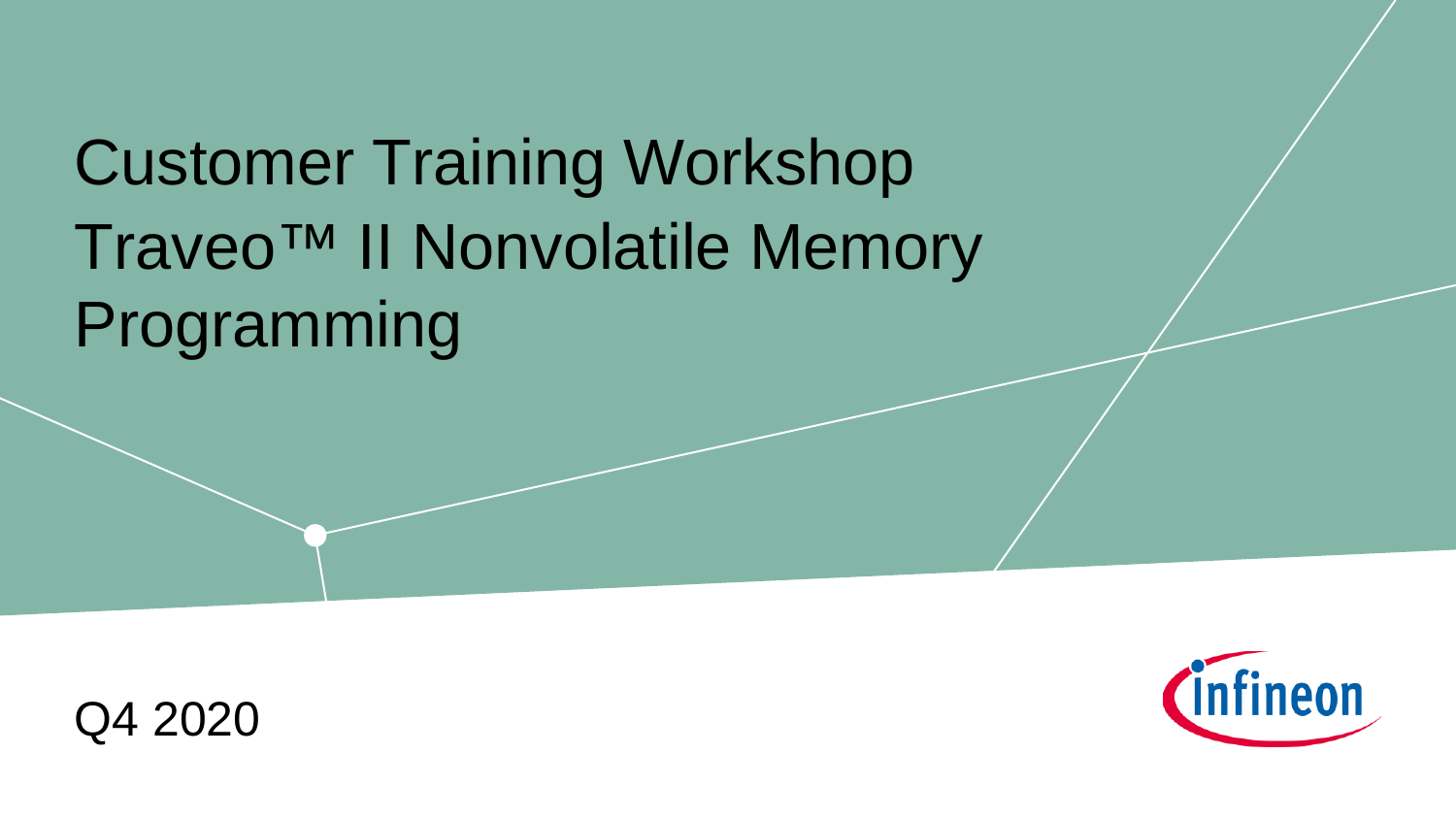

### Target Products

### $\rightarrow$  Target product list for this training material

| <b>Family Category</b>                                  | <b>Series</b> | <b>Code Flash Memory Size</b> |
|---------------------------------------------------------|---------------|-------------------------------|
| Traveo <sup>™</sup> Il Automotive Body Controller Entry | CYT2B6        | Up to 576KB                   |
| <b>Traveo II Automotive Body Controller Entry</b>       | CYT2B7        | Up to 1088KB                  |
| <b>Traveo II Automotive Body Controller Entry</b>       | CYT2B9        | Up to 2112KB                  |
| Traveo II Automotive Body Controller Entry              | CYT2BL        | Up to 4160KB                  |
| Traveo II Automotive Body Controller High               | CYT3BB/4BB    | Up to 4160KB                  |
| Traveo II Automotive Body Controller High               | CYT4BF        | Up to 8384KB                  |
| <b>Traveo II Automotive Cluster</b>                     | CYT3DL        | Up to 4160KB                  |
| <b>Traveo II Automotive Cluster</b>                     | CYT4DN        | Up to 6336KB                  |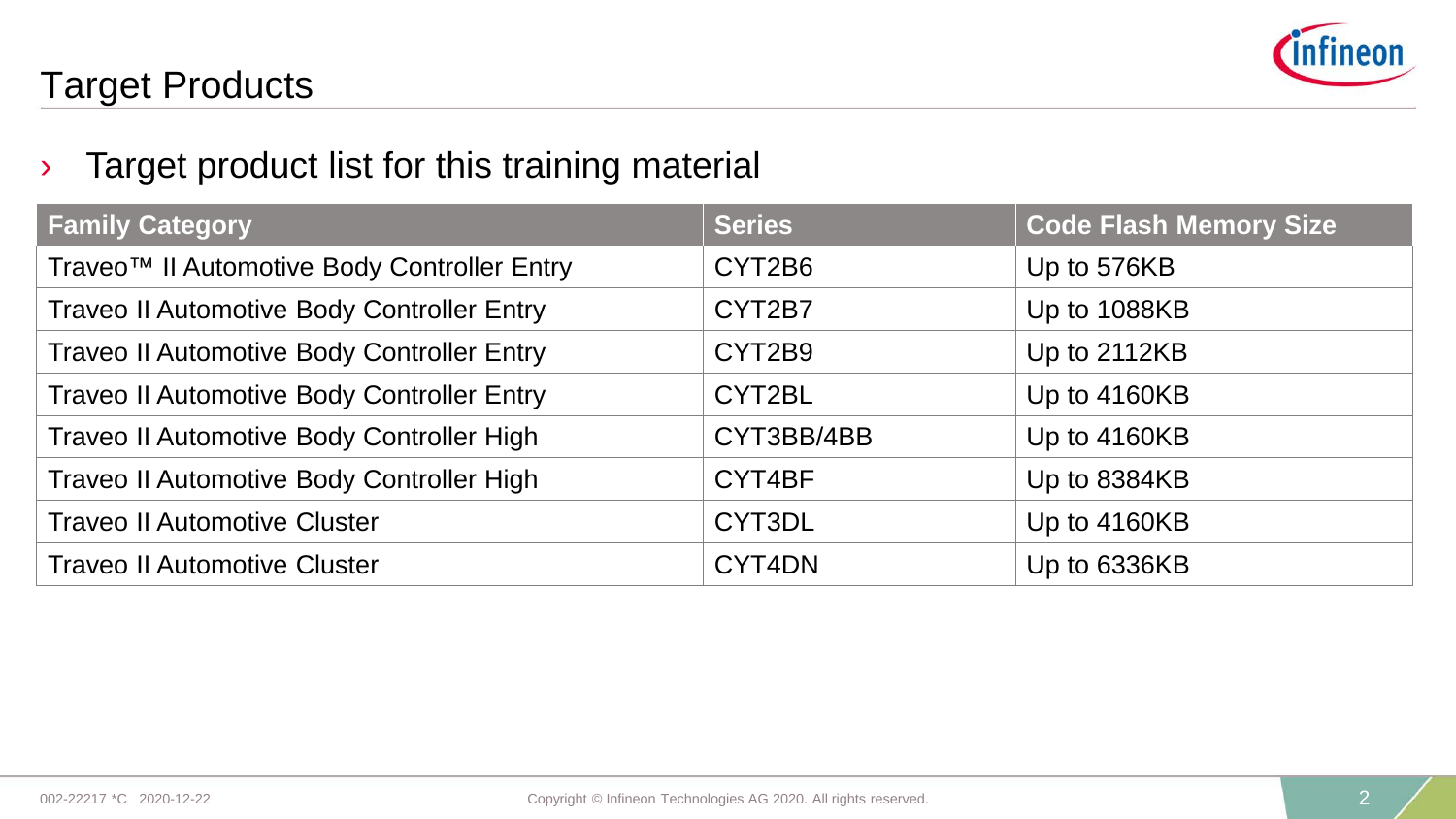

### Introduction to Traveo II Body Controller Entry

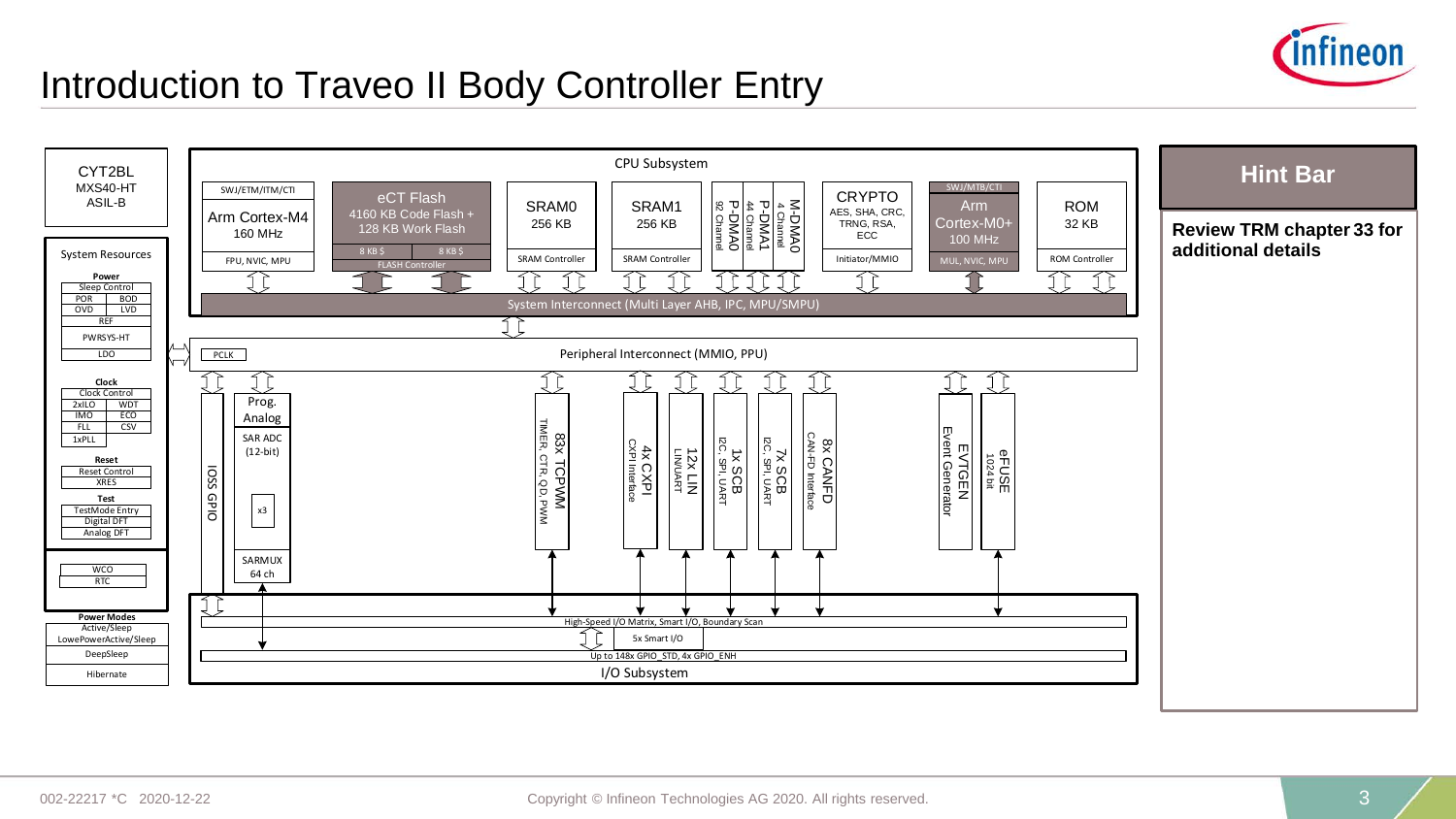

### Introduction to Traveo II Body Controller High

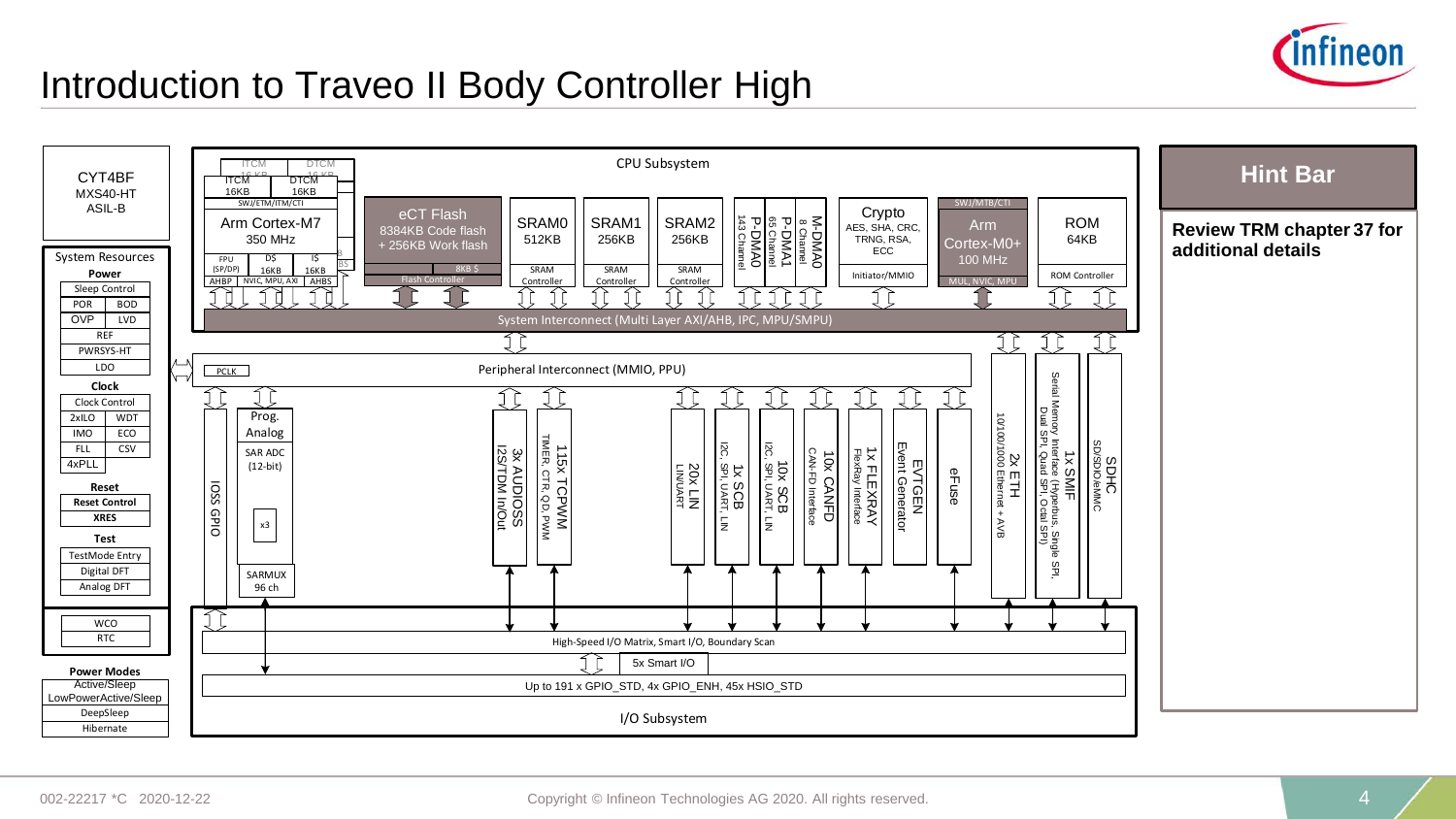

### Introduction to Traveo II Cluster

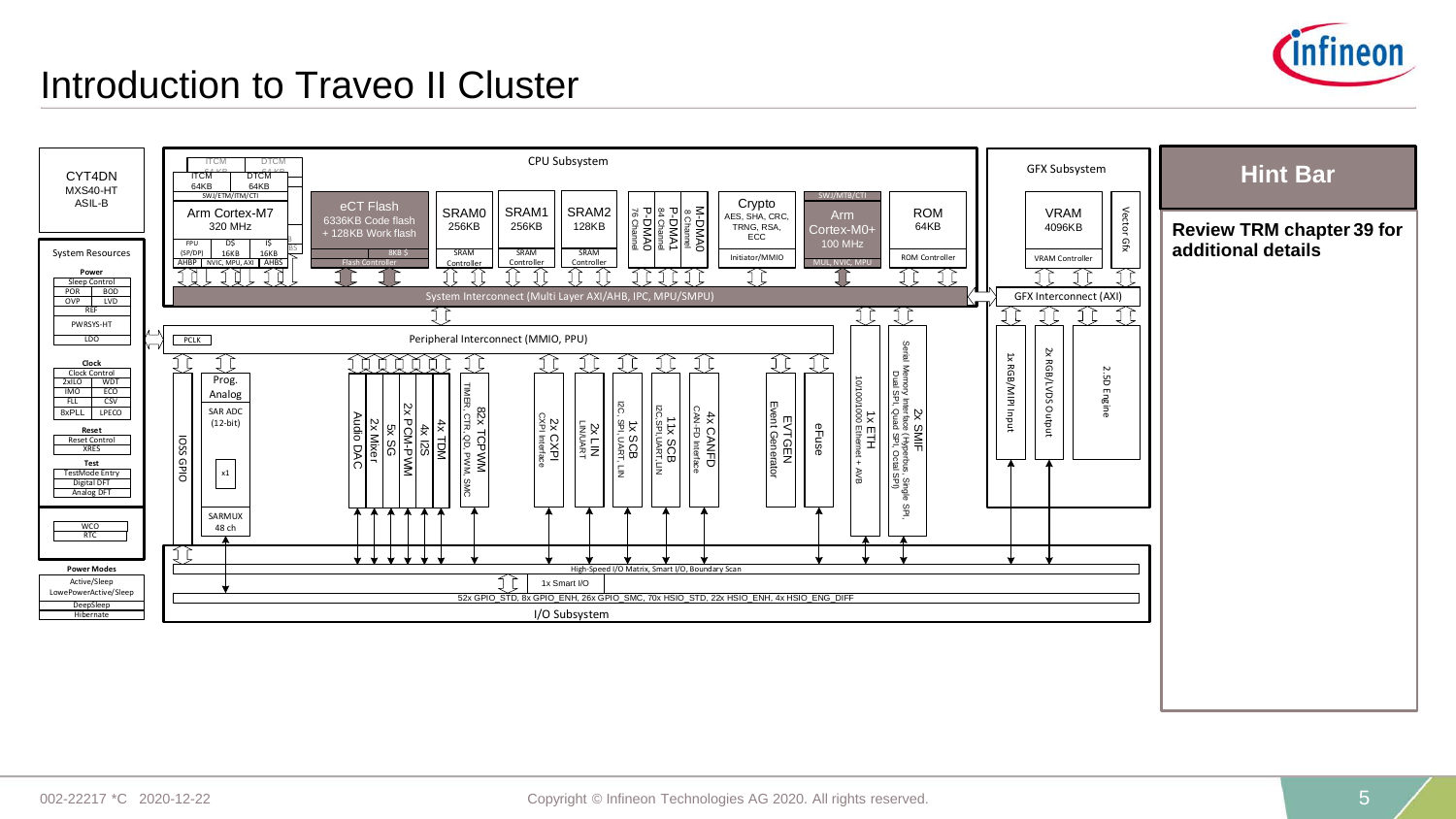### NVM Programming Overview

(DAP), Cortex-M4, and Cortex-M0+

Cortex-M7, and Cortex-M0+

eFuse memory



### **Hint Bar**

**Review TRM chapter 33 for CYT2B, chapter 37 for CYT3B/4B and chapter 39 for CYT3D/4D for additional details**

002-22217 \*C 2020-12-22 **Copyright © Infineon Technologies AG 2020.** All rights reserved.

– eFuse memory consists of a set of eFuse bits – Some eFuse bits store fixed device parameters, including factory trim settings, life-cycle stages, DAP security settings, and encryption keys

– Limited set of eFuse bits are available for customer use

› NVM programming supports flash-specific operations including:

– Erase, Program, NORMAL access restrictions in SFlash1, and storing public key

› CYT2B6/B7/B9/BL supports programming through the debug access port

› CYT3BB/4BB/4BF, CYT3DL/4DN supports programming through DAP,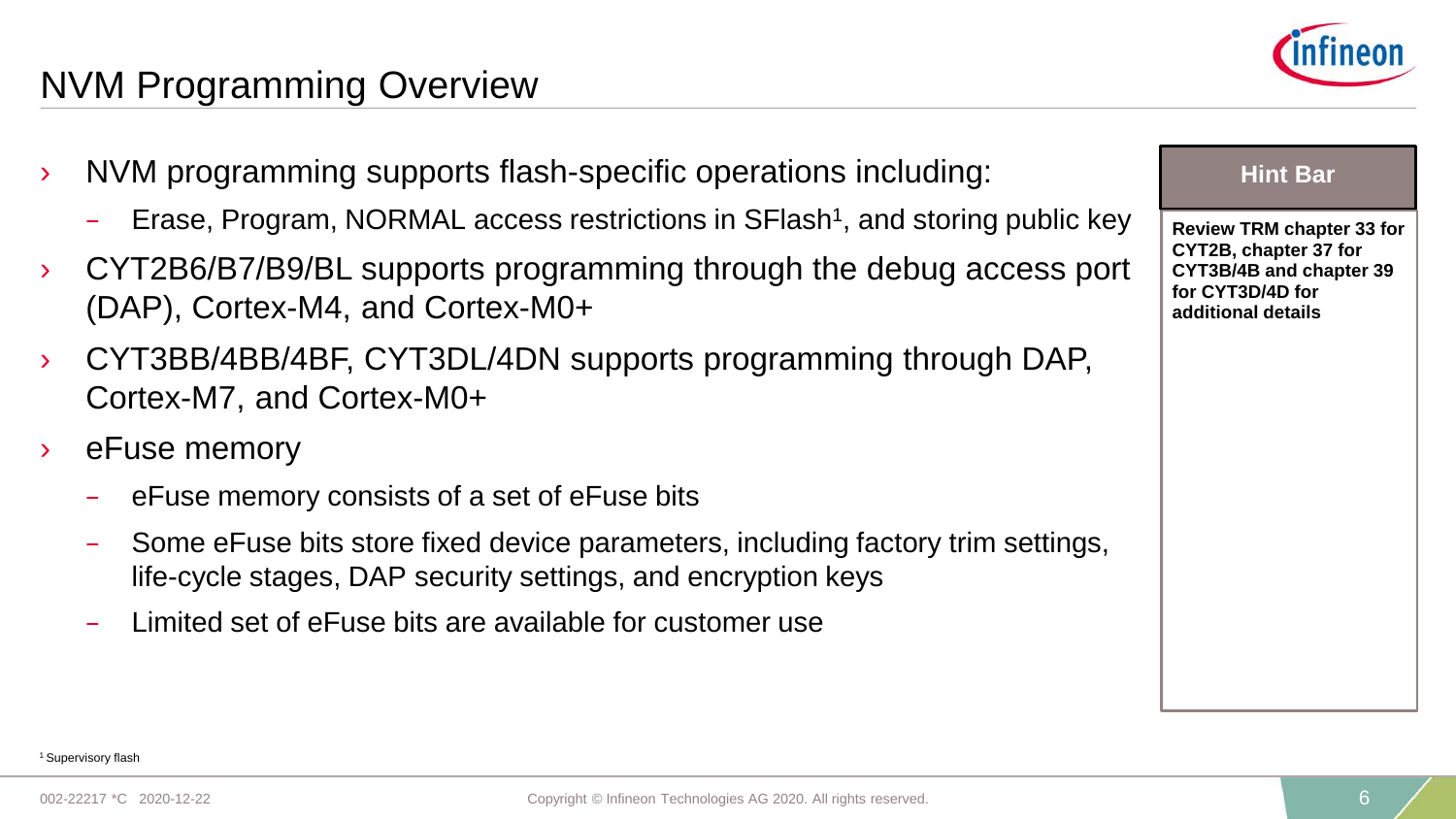- eFuse bits can be programmed (or "blown") in a manufacturing environment
	- eFuse bits cannot be programmed on the field
- Multiple eFuses can be read at the bit- or byte-level through an SROM call
	- An unblown eFuse reads as logic 0 and a blown eFuse reads as logic 1
	- There are no hardware connections from eFuse bits to elsewhere in the device
- There are 1024 eFuse bits, of which 192 are available for custom purposes



#### **Hint Bar**

**Review TRM chapter 33 for CYT2B, chapter 37 for CYT3B/4B, chapter 39 for CYT3D/4D and eFuse Memory for additional details**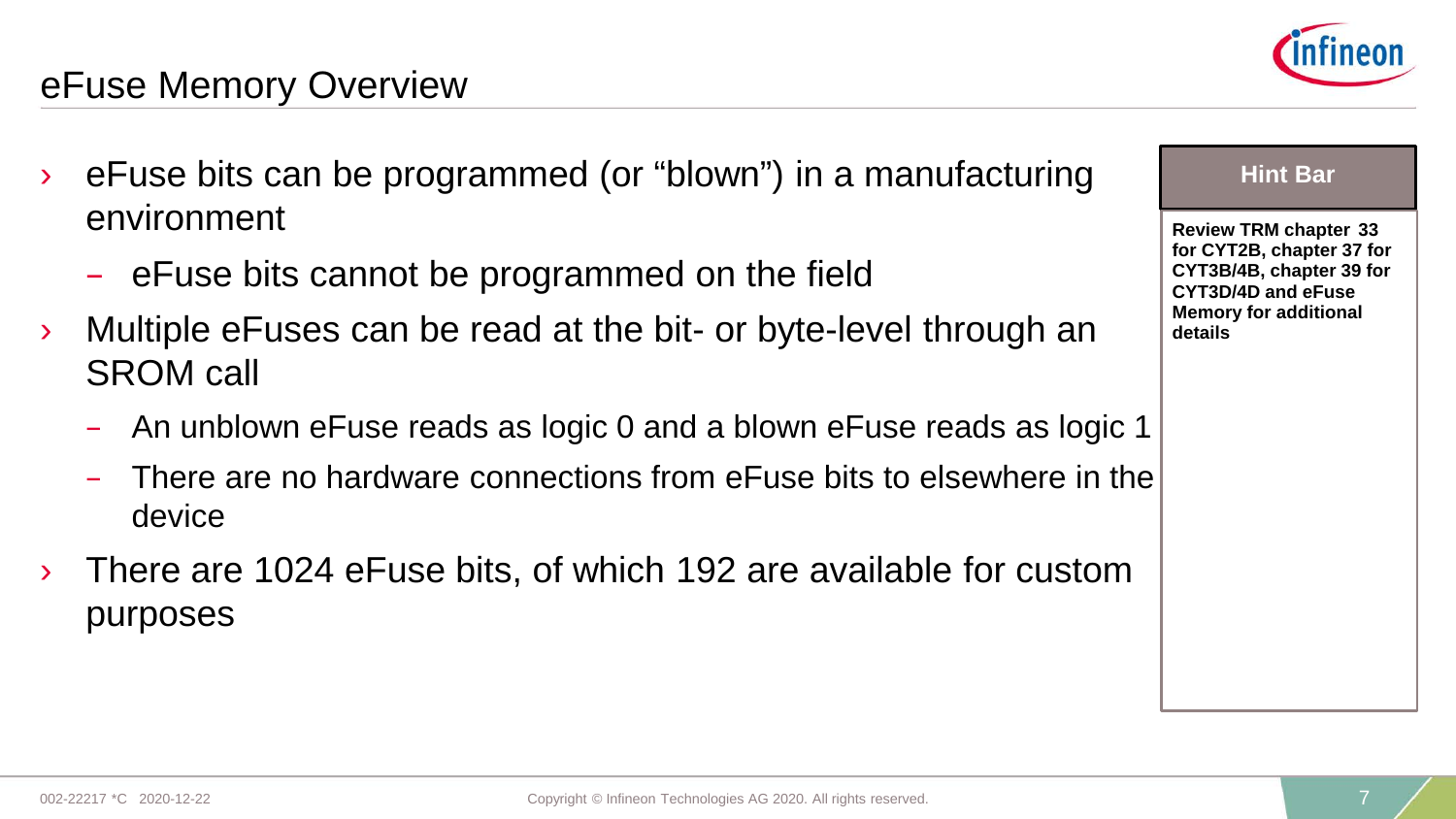

### Flash Programming Operations for CYT2

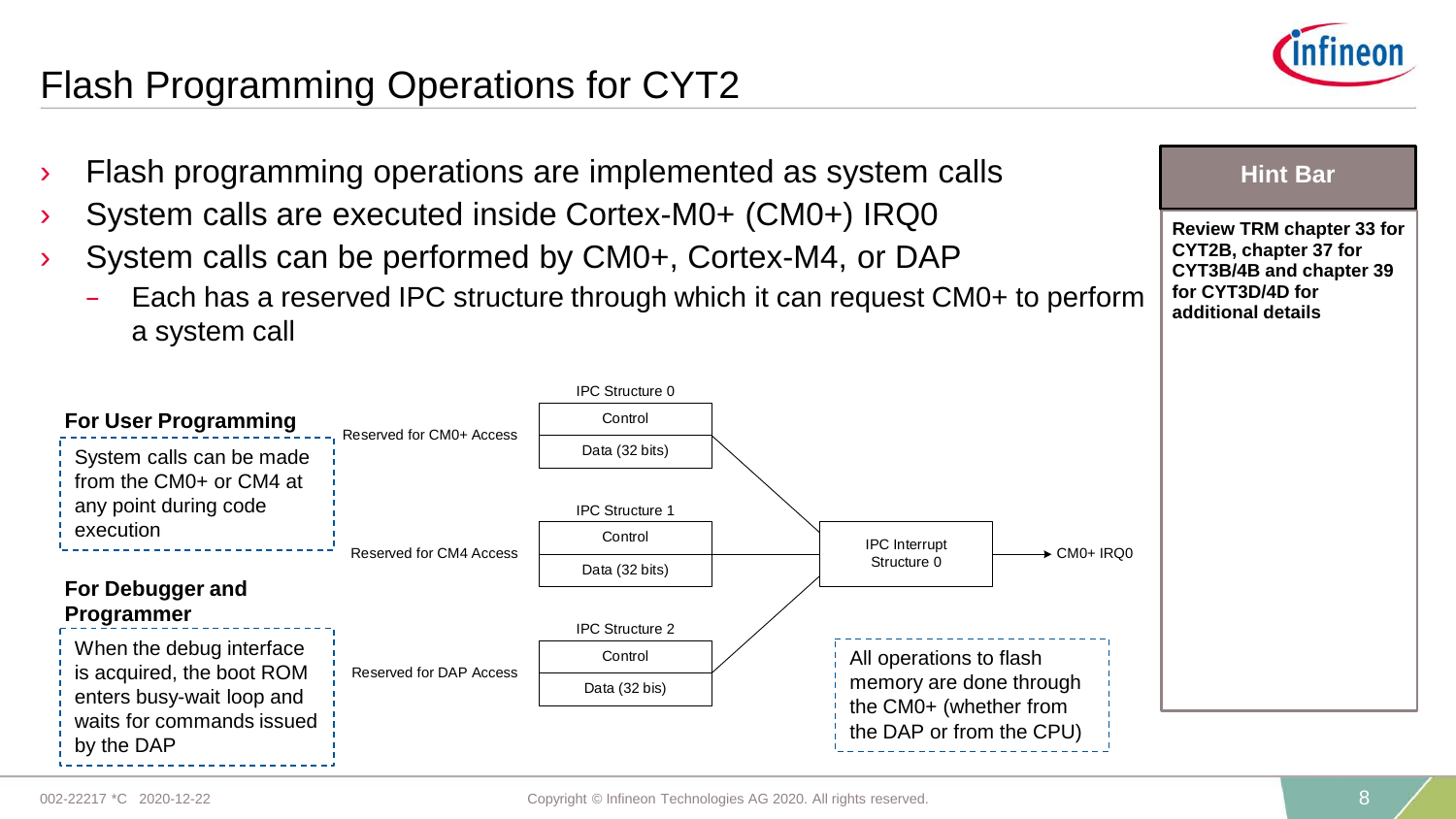### Flash Programming Operations for CYT3/CYT4



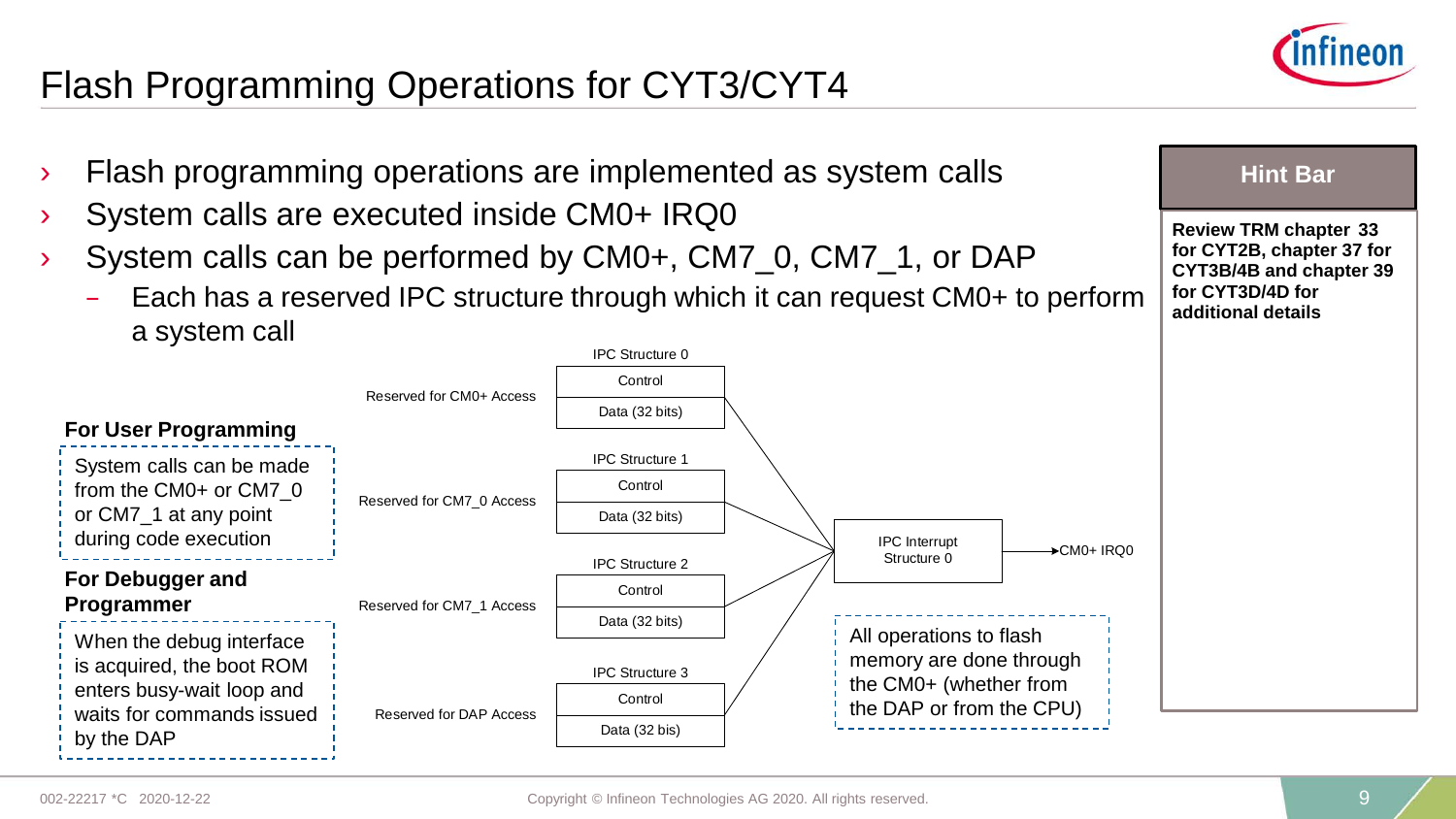

## SROM API Library (1/3)

|     |                             |        |                                                                                                                          |                                                               | <b>Access Allowed</b>                       |                                             | <b>Hint Bar</b>                                                                            |
|-----|-----------------------------|--------|--------------------------------------------------------------------------------------------------------------------------|---------------------------------------------------------------|---------------------------------------------|---------------------------------------------|--------------------------------------------------------------------------------------------|
| No. | <b>System Call</b>          | Opcode | <b>Description</b>                                                                                                       | Normal <sup>1</sup>                                           | <b>Secure</b>                               | <b>Dead</b>                                 |                                                                                            |
|     | <b>BlankCheck</b>           | 0x2A   | Performs blank check on the<br>addressed Work Flash                                                                      | CM0+, Main CPU <sup>2</sup> , DAP                             | CM0+, Main CPU <sup>2</sup> ,<br><b>DAP</b> | CM0+, Main CPU <sup>2</sup> ,<br><b>DAP</b> | <b>Review TRM chapter 33</b><br>for CYT2B, chapter 37 for                                  |
| 2   | BlowFuseBit                 | 0x01   | Blows an eFuse bit                                                                                                       | CM0+, Main CPU <sup>2</sup> , DAP CM0+, Main CPU <sup>2</sup> |                                             |                                             | CYT3B/4B and chapter 39<br>for CYT3D/4D for                                                |
| 3   | Calibrate                   | 0x13   | Applies trims from eFuse and<br>validates SFlash and then load<br>the trims                                              | CM0+, Main CPU <sup>2</sup> , DAP                             |                                             | CM0+, Main CPU <sup>2</sup> ,<br><b>DAP</b> | additional details<br><b>Refer to the Device</b>                                           |
| 4   | CheckFactoryHash            | 0x27   | Generates the FACTORY HASH<br>as per TOC1 and compares with CM0+, Main CPU <sup>2</sup> , DAP<br>the FACTORY1_HASH fuses |                                                               |                                             |                                             | <b>Security training section</b><br>for additional details about<br>Normal/Secure/Dead for |
| 5   | <b>CheckFMStatus</b>        | 0x07   | Returns the status of the flash<br>operation                                                                             | CM0+, Main CPU <sup>2</sup> , DAP                             | CM0+, Main CPU <sup>2</sup> ,<br><b>DAP</b> | CM0+, Main CPU <sup>2</sup> ,<br><b>DAP</b> | <b>Access Allowed</b>                                                                      |
| 6   | <b>Checksum</b>             | 0x0B   | Calculates the checksum of a<br>flash region                                                                             | CM0+, Main CPU <sup>2</sup> , DAP                             | CM0+, Main CPU <sup>2</sup> ,<br><b>DAP</b> | CM0+, Main CPU <sup>2</sup> ,<br><b>DAP</b> |                                                                                            |
|     | Compute Basic Hash          | 0x0D   | Computes the hash value of a<br>flash region                                                                             | CM0+, Main CPU <sup>2</sup> , DAP                             | CM0+, Main CPU <sup>2</sup> ,<br><b>DAP</b> | CM0+, Main CPU <sup>2</sup> ,<br><b>DAP</b> |                                                                                            |
| 8   | ConfigureFMInterrupt        | 0x08   | Configures the flash macro<br>interrupt                                                                                  | CM0+, Main CPU2, DAP                                          | CM0+, Main CPU <sup>2</sup> ,<br>DAP        | CM0+, Main CPU <sup>2</sup> ,<br><b>DAP</b> |                                                                                            |
| 9   | Direct Execute <sup>3</sup> | 0x0F   | Directly executes code located at<br>a configurable address                                                              | DAP                                                           |                                             |                                             |                                                                                            |
|     | 10 EraseAll                 | 0x0A   | Erases all flash                                                                                                         | CM0+, Main CPU <sup>2</sup> , DAP                             |                                             | <b>DAP</b>                                  |                                                                                            |

1 Refer to TRM chapter 14 (Chip Operational Modes) 2 The main CPU refers to CM4 or CM7 CPU in the MCU. 3 Direct Execute is only for CYT2B7/B9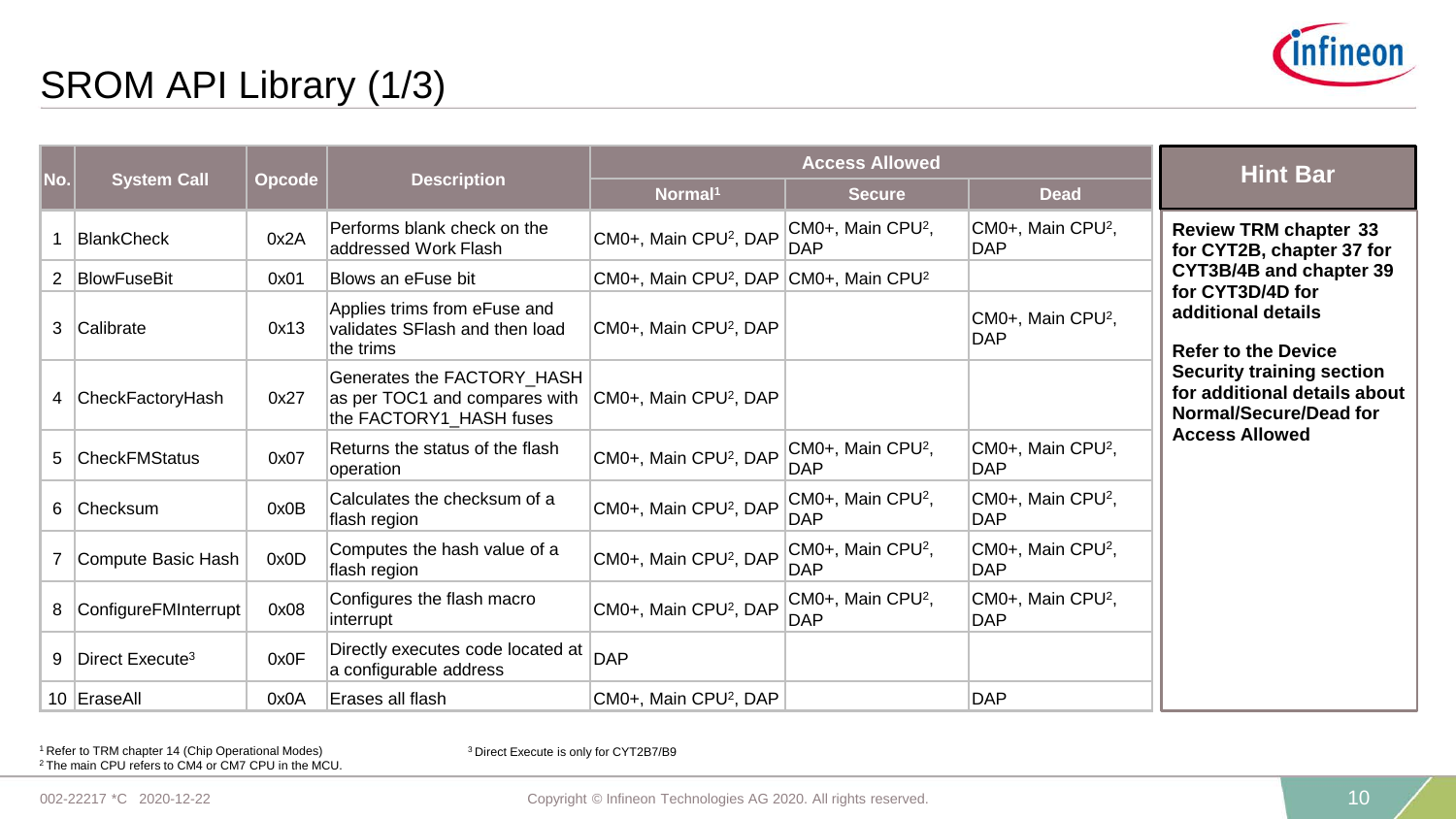

## SROM API Library (2/3)

|     |                                      |        |                                                                                                                                            |                                             | <b>Access Allowed</b>                       |                                             | <b>Hint Bar</b>                                                                     |
|-----|--------------------------------------|--------|--------------------------------------------------------------------------------------------------------------------------------------------|---------------------------------------------|---------------------------------------------|---------------------------------------------|-------------------------------------------------------------------------------------|
| No. | <b>System Call</b>                   | Opcode | <b>Description</b>                                                                                                                         | Normal <sup>1</sup>                         | <b>Secure</b>                               | <b>Dead</b>                                 |                                                                                     |
| 11  | EraseResume                          | 0x23   | Resumes a suspended erase<br>operation                                                                                                     | CM0+, Main CPU <sup>2</sup> ,<br><b>DAP</b> | CM0+, Main CPU <sup>2</sup> ,<br><b>DAP</b> | CM0+, Main CPU <sup>2</sup> ,<br><b>DAP</b> | <b>Review TRM chapter 33</b><br>for CYT2B, chapter 37 for                           |
|     | 12 EraseSector                       | 0x14   | Erases a flash sector                                                                                                                      | CM0+, Main CPU <sup>2</sup> ,<br><b>DAP</b> | CM0+, Main CPU <sup>2</sup> ,<br><b>DAP</b> | CM0+, Main CPU <sup>2</sup> ,<br><b>DAP</b> | CYT3B/4B and chapter 39<br>for CYT3D/4D for<br>additional details                   |
|     | 13 EraseSuspend                      | 0x22   | Suspends an ongoing erase<br>operation                                                                                                     | CM0+, Main CPU <sup>2</sup> ,<br><b>DAP</b> | CM0+, Main CPU <sup>2</sup> ,<br><b>DAP</b> | CM0+, Main CPU <sup>2</sup> ,<br><b>DAP</b> | <b>Refer to the Device</b>                                                          |
|     | 14 GenerateHash                      | 0x1E   | Returns the truncated SHA-256 of<br>the Flash boot programmed in<br><b>SFlash</b>                                                          | CM0+, Main CPU <sup>2</sup> ,<br><b>DAP</b> |                                             |                                             | Security training section<br>for additional details about<br>Normal/Secure/Dead for |
|     | 15 SwitchOverRegulators <sup>3</sup> | 0x11   | Switches between REGHC and<br>linear regulators                                                                                            | $CMO+$                                      | CM <sub>0+</sub>                            |                                             | <b>Access Allowed</b>                                                               |
|     | 16 ConfigureRegulator <sup>4</sup>   | 0x15   | Configures high-current regulator<br>(REGHC) for devices that include<br>REGHC, or PMIC for devices that<br>use PMIC control without REGHC | $CMO+$                                      | $CMO+$                                      |                                             |                                                                                     |
|     | 17 ProgramRow                        | 0x06   | Programs the addressed flash page                                                                                                          | CM0+, Main CPU <sup>2</sup> ,<br><b>DAP</b> | CM0+, Main CPU <sup>2</sup> ,<br><b>DAP</b> | CM0+, Main CPU <sup>2</sup> ,<br><b>DAP</b> |                                                                                     |
|     | 18 ReadFuseByte                      | 0x03   | Reads addressed eFuse byte                                                                                                                 | CM0+, Main CPU <sup>2</sup> ,<br><b>DAP</b> | CM0+, Main CPU <sup>2</sup> ,<br><b>DAP</b> |                                             |                                                                                     |
|     | 19 ReadFuseByteMargin                | 0x2B   | Reads addressed eFuse byte<br>marginally                                                                                                   | CM0+, Main CPU <sup>2</sup> ,<br><b>DAP</b> | CM0+, Main CPU <sup>2</sup> ,<br><b>DAP</b> |                                             |                                                                                     |

1 Refer to TRM chapter 14 (Chip Operational Modes) 2 The main CPU refers to CM4 or CM7 CPU in the MCU.

<sup>3</sup> SwitchOverRegulators is only for CYT3/4<br><sup>4</sup> ConfigureRegulator is only for CYT3/4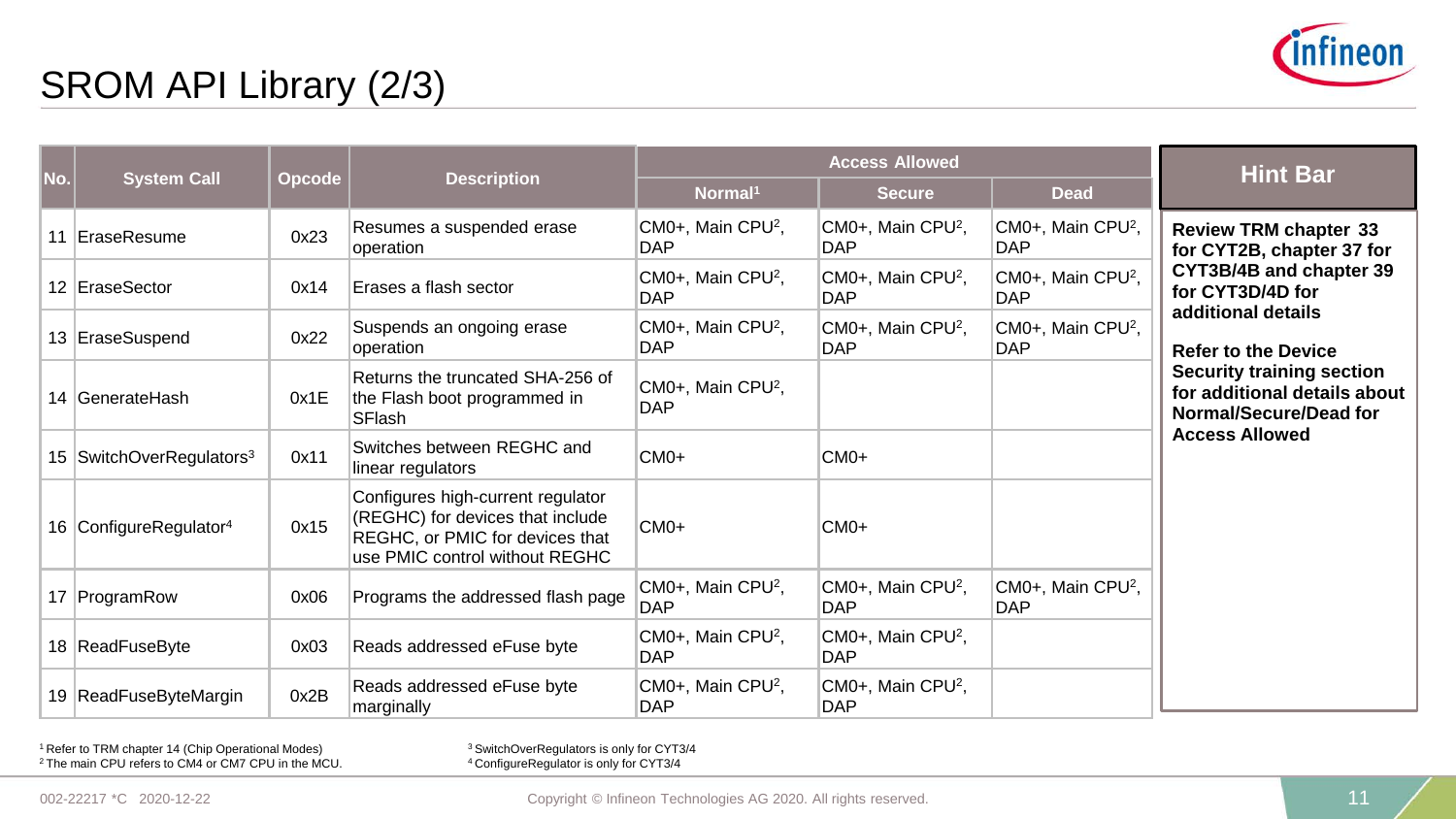

## SROM API Library (3/3)

| No. | <b>System Call</b>                     | <b>Opcode</b> | <b>Description</b>                                                         |                                             | <b>Access Allowed</b>                       |                                             | <b>Hint Bar</b>                                                          |
|-----|----------------------------------------|---------------|----------------------------------------------------------------------------|---------------------------------------------|---------------------------------------------|---------------------------------------------|--------------------------------------------------------------------------|
|     |                                        |               |                                                                            | Normal <sup>1</sup>                         | <b>Secure</b>                               | <b>Dead</b>                                 |                                                                          |
|     | 20   ReadSWPU                          | 0x2C          | Reads the identified SWPU from<br><b>SRAM</b>                              | CM0+, Main CPU <sup>2</sup> ,<br><b>DAP</b> | CM0+, Main CPU <sup>2</sup> ,<br>DAP        |                                             | <b>Review TRM chapter 33</b>                                             |
| 21  | ReadUniqueID                           | 0x1F          | Reads the unique ID of the die from CM0+, Main CPU <sup>2</sup> ,<br>flash | <b>DAP</b>                                  | CM0+, Main CPU <sup>2</sup> ,<br><b>DAP</b> | CM0+, Main CPU <sup>2</sup> ,<br><b>DAP</b> | for CYT2B, chapter 37 for<br>CYT3B/4B and chapter 39<br>for CYT3D/4D for |
| 22  | SetEnforcedApproval                    | 0x2E          | Sets the EnforcedApproval bit in<br><b>SRAM</b>                            | CM <sub>0+</sub>                            | CM <sub>0+</sub>                            | $CMO+$                                      | additional details                                                       |
|     | 23 SiliconID                           | 0x00          | Returns Family ID, Revision ID,<br>Silicon ID, and protection state        | CM0+, Main CPU <sup>2</sup> ,<br><b>DAP</b> | CM0+, Main CPU <sup>2</sup> ,<br>DAP        | CM0+, Main CPU <sup>2</sup> ,<br><b>DAP</b> | <b>Refer to the Device</b><br><b>Security training section</b>           |
| 24  | SoftReset                              | 0x1B          | Provides system reset or Main<br>CPU <sup>2</sup> only reset               | CM0+, Main CPU <sup>2</sup> ,<br><b>DAP</b> | CM0+, Main CPU <sup>2</sup> ,<br><b>DAP</b> | CM0+, Main CPU <sup>2</sup> ,<br><b>DAP</b> | for additional details about<br>Normal/Secure/Dead for                   |
| 25  | TransitiontoRMA                        | 0x28          | Converts parts from SECURE to<br><b>RMA</b><br>life-cycle stage            | CM0+, Main CPU <sup>2</sup> ,<br><b>DAP</b> | CM0+, Main CPU <sup>2</sup> ,<br>DAP        |                                             | <b>Access Allowed</b>                                                    |
| 26  | TransitiontoSecure                     | 0x2F          | Converts parts to Secure life-cycle<br>stage                               | CM0+, Main CPU <sup>2</sup> ,<br><b>DAP</b> |                                             |                                             |                                                                          |
| 27  | <b>WriteRow</b>                        | 0x05          | Programs SFlash                                                            | CM0+, Main CPU <sup>2</sup> ,<br><b>DAP</b> | CM0+, Main CPU <sup>2</sup> ,<br>DAP        | CM0+, Main CPU <sup>2</sup> ,<br><b>DAP</b> |                                                                          |
|     | 28 WriteSWPU                           | 0x2D          | Updates the identified SWPU in<br><b>SRAM</b>                              | CM0+, Main CPU <sup>2</sup> ,<br><b>DAP</b> | CM0+, Main CPU <sup>2</sup> ,<br>DAP        |                                             |                                                                          |
| 29  | DebugPowerUpDown <sup>3</sup>          | 0x12          | Enables/disables CM7 debugging                                             | CM0+, DAP                                   | CM0+, DAP                                   | CM0+, DAP                                   |                                                                          |
|     | 30   Load Regulator Trims <sup>4</sup> | 0x16          | Sets proper trims to<br>PWR TRIM HT PWRSYS CTL                             | $CMO+$                                      | $CMO+$                                      |                                             |                                                                          |

1 Refer to TRM chapter 14 (Chip Operational Modes) 2 The main CPU refers to CM4 or CM7 CPU in the MCU.

<sup>3</sup> DebugPowerUpDow is only for CYT3/4<br><sup>4</sup> LoadRegulatorTrims is only for CYT3/4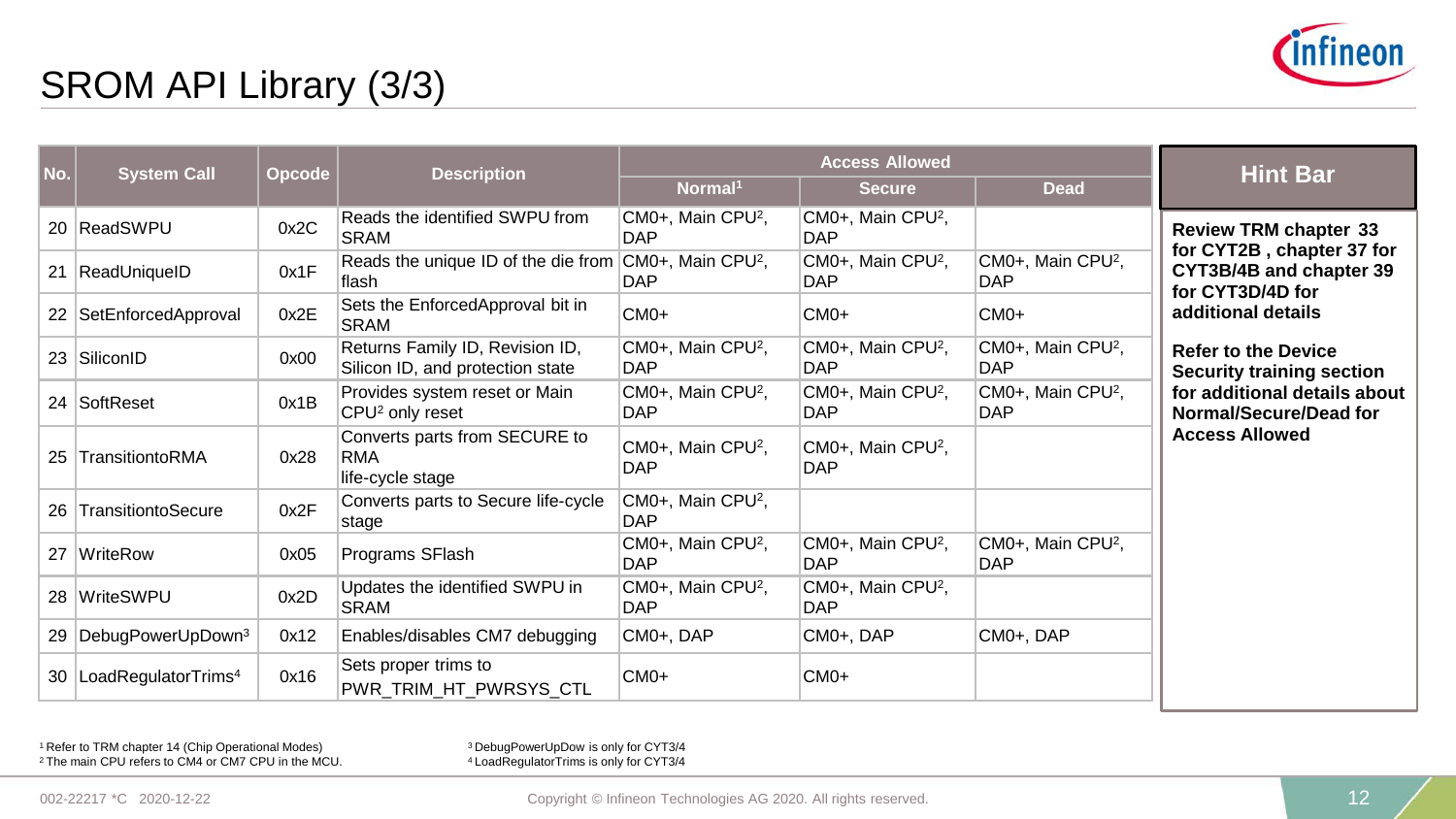

### API Summary (1/4)

| No. | <b>System Call</b>   | <b>Summary</b>                                                                                                                                                                                                                                                                           | <b>Hint Bar</b>                                                                                                      |
|-----|----------------------|------------------------------------------------------------------------------------------------------------------------------------------------------------------------------------------------------------------------------------------------------------------------------------------|----------------------------------------------------------------------------------------------------------------------|
|     | <b>BlankCheck</b>    | Performs blank check on the addressed Work Flash.                                                                                                                                                                                                                                        |                                                                                                                      |
| 2   | <b>BlowFuseBit</b>   | Blows the addressed eFuse bit. The read value of a blown eFuse bit is '1'.                                                                                                                                                                                                               | <b>Review TRM chapter 33</b>                                                                                         |
| 3   | Calibrate            | Applies trims from eFuse, validates SFlash <sup>1</sup> , and then loads the trims. This API can be invoked before<br>blowing the NORMAL fuse to check if the nonvolatile memory configurations are correct.<br>If the hash fails then computed hash will be OR'd with STATUS_HASH_FAIL. | for CYT2B, chapter 37 for<br>CYT3B/4B, chapter 39 for<br>CYT3D/4D, and System<br><b>Calls for additional details</b> |
| 4   | CheckFactoryHash     | Generates FACTORY_HASH as per TOC1 and compares with the FACTORY1_HASH fuses.                                                                                                                                                                                                            |                                                                                                                      |
| 5   | <b>CheckFMStatus</b> | Returns the status of the flash operation.                                                                                                                                                                                                                                               |                                                                                                                      |
| 6   | ∣Checksum            | Reads either the whole flash or a row of flash, and returns the sum of each byte read.                                                                                                                                                                                                   |                                                                                                                      |
|     | ComputeBasicHash     | Generates the hash of the flash region provided using the formula:<br>$H(n+1) = {H(n)*2+Byte}$ % 127; where $H(0) = 0$<br>This function returns an invalid address status if called on an out-of-bound flash region.                                                                     |                                                                                                                      |
| 8   | ConfigureFMInterrupt | Configures the flash macro interrupt.<br>The functionalities provided are:<br>- Set interrupt mask<br>- Clear interrupt mask<br>- Clear interrupt                                                                                                                                        |                                                                                                                      |
| 9   | DirectExecute        | Directly executes code located at a configurable address. The API is allowed in VIRGIN state. In<br>NORMAL, SECURE, and DEAD states, the API is allowed only if the corresponding<br>DIRECT EXECUTE DISABLE bit (in SFlash <sup>1</sup> /eFuse) is 0 <sup>2</sup> .                      |                                                                                                                      |

<sup>1</sup> Supervisory flash.

2.The ROM code copies the DAP attributes into CM0+ before executing the API. After API execution, CM0+ retains DAP's PC and attribute. (Note that Direct Execute is only for CYT2B).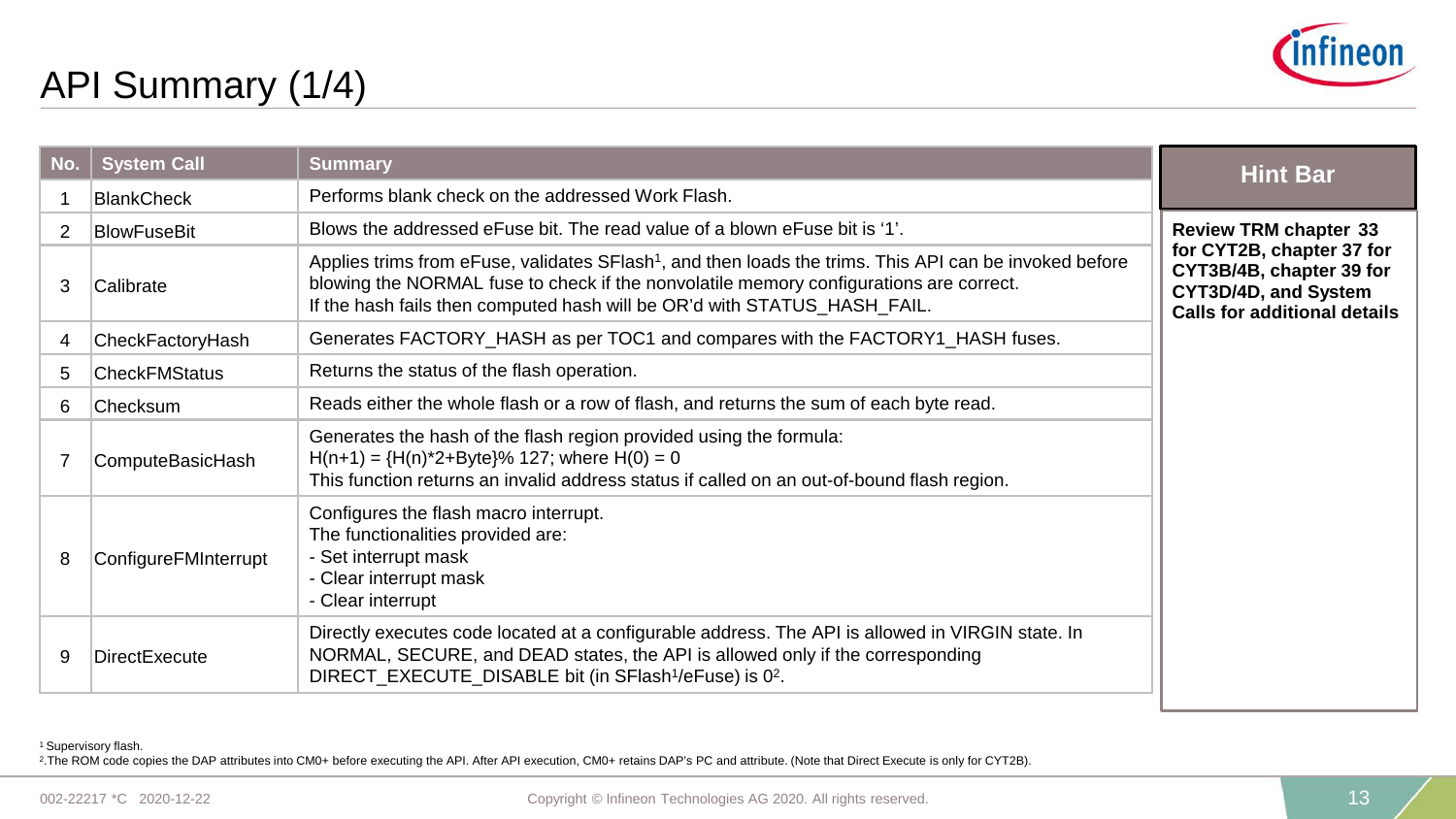

## API Summary (2/4)

| No. | <b>System Call</b>   | <b>Summary</b>                                                                                                                                                                                                                                                                                                                                           | <b>Hint Bar</b>                                  |
|-----|----------------------|----------------------------------------------------------------------------------------------------------------------------------------------------------------------------------------------------------------------------------------------------------------------------------------------------------------------------------------------------------|--------------------------------------------------|
| 10  | EraseAll             | Erases the entire flash macro that is specified. This API will erase only the Code Flash. The API<br>returns a fail status if the user does not have write access to flash based on the SMPU settings.                                                                                                                                                   | <b>Review TRM chapter 33</b>                     |
| 11  | EraseResume          | Resumes a suspended erase operation.                                                                                                                                                                                                                                                                                                                     | for CYT2B, chapter 37 for                        |
| 12  | EraseSector          | Starts an erase operation on a specified sector and cannot be called on SFlash <sup>1</sup> .                                                                                                                                                                                                                                                            | CYT3B/4B, chapter 39 for<br>CYT3D/4D, and System |
| 13  | EraseSuspend         | Suspends an ongoing erase operation. Do not read from a suspended sector. The Program Row API<br>function returns an error if invoked on the suspended sector.                                                                                                                                                                                           | <b>Calls for additional details</b>              |
| 14  | <b>GenerateHash</b>  | Returns the truncated SHA-256 of the flash boot programmed in SFlash and optionally includes the<br>public key and other objects as indicated in the Table of Contents (TOC).<br>Gets the flash boot size from TOC.<br>Typically, this function will be called to check if the HASH blown into eFuse matches with what the<br>ROM boot expects it to be. |                                                  |
| 15  | SwitchOverRegulators | Switch between the high-current regulator (REGHC or PMIC without REGHC) required to run CM7<br>and the linear regulator (LDO). It should be called to switch from LDO to REGHC before enabling<br>CM7. The Configure Regulator system call should be called before using this function.                                                                  |                                                  |
| 16  | ConfigureRegulator   | Configure the high-current regulator (REGHC) for devices that include REGHC, or PMIC for devices<br>that use PMIC control without REGHC. It should be called to configure the desired regulator only<br>once before switching to the regulator using the Switch Over Regulators system call.                                                             |                                                  |
| 17  | ProgramRow           | Programs the addressed flash page (Code Flash, Work Flash, or User SFlash <sup>1</sup> ). The user must<br>provide the data to be loaded and the flash address to be programmed. The flash page should be in<br>the erased state.<br>Any system call using Flash Programming cannot be aborted or cancelled.                                             |                                                  |

<sup>1</sup> Supervisory flash.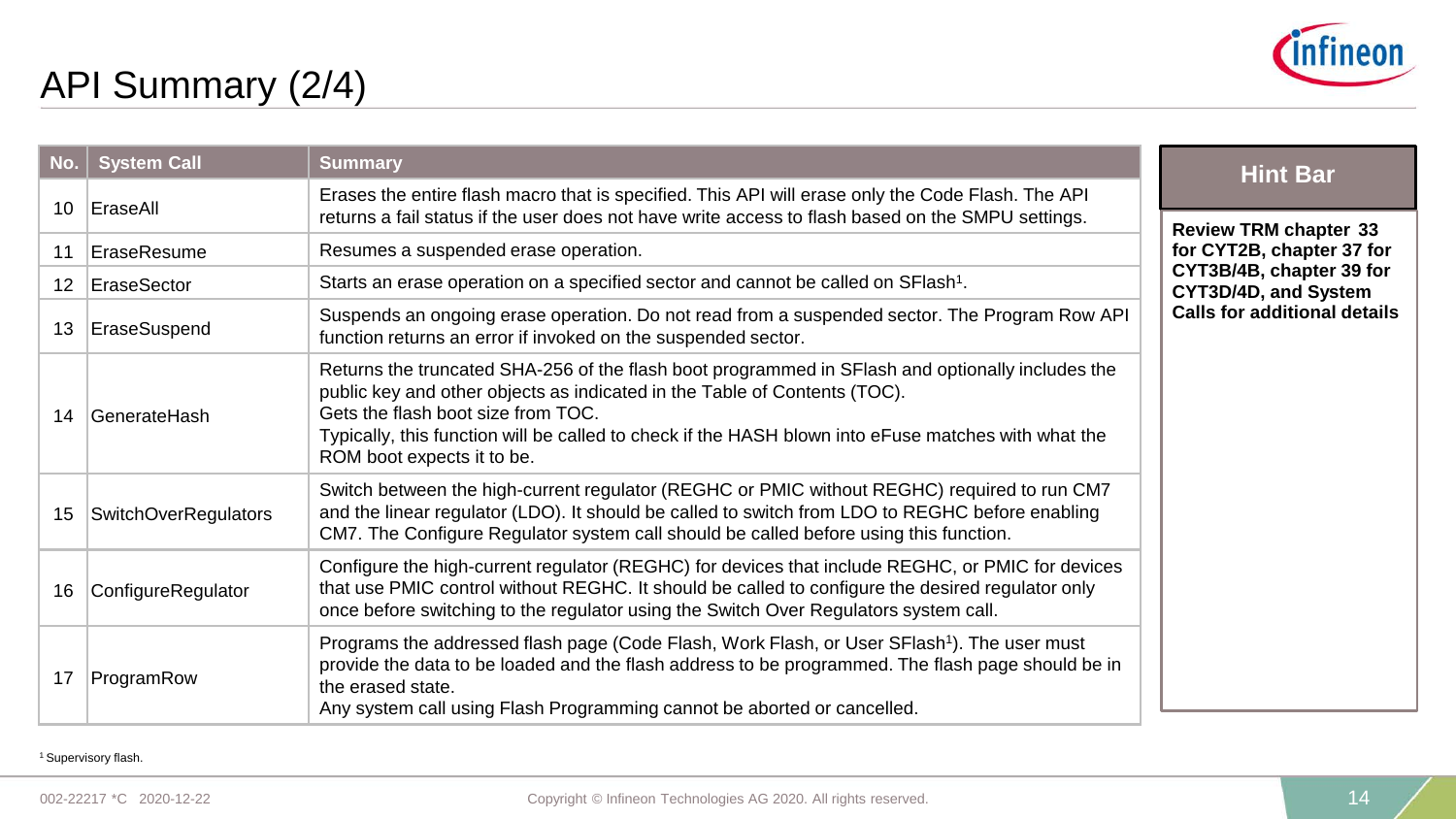

### API Summary (3/4)

| No. | <b>System Call</b>  | <b>Summary</b>                                                                                                                                                                                                                                                                                                          | Н                                                |
|-----|---------------------|-------------------------------------------------------------------------------------------------------------------------------------------------------------------------------------------------------------------------------------------------------------------------------------------------------------------------|--------------------------------------------------|
| 18  | ReadFuseByte        | Returns the value of an eFuse. The read value of a blown eFuse bit is '1' and that of an unblown<br>eFuse bit is '0'. This API inherits the client protection context.                                                                                                                                                  | <b>Review TF</b>                                 |
| 19  | ReadFuseByteMargin  | Returns the eFuse contents of the addressed byte read marginally.<br>The read value of a blown eFuse bit is '1' and that of an unblown eFuse bit is '0'.<br>This API inherits the client's protection context.                                                                                                          | for CYT2B<br>CYT3B/4B<br>CYT3D/4D<br>Calls for a |
| 20  | ReadSWPU            | Reads the identified SWPU from SRAM. The PU ID is based on the storage of SWPU in SFlash.<br>Only one contiguous SWPU will index in SFlash even though there are two physically separate<br>storage areas.                                                                                                              |                                                  |
| 21  | ReadUniqueID        | Returns the unique ID of the die from SFlash.                                                                                                                                                                                                                                                                           |                                                  |
| 22  | SetEnforcedApproval | Sets the EnforcedApproval bit in SRAM. EnforcedApproval bit is stored in PC1 private SRAM. If<br>this bit is set, the API checks for a supervised marker.                                                                                                                                                               |                                                  |
| 23  | SiliconID           | Returns a 12-bit family ID, 16-bit silicon ID, 8-bit revision ID, and the current protection state.                                                                                                                                                                                                                     |                                                  |
| 24  | SoftReset           | Resets the system by setting the CM0+ AIRCR system reset bit. This will result in a system-wide<br>reset except for debug logic. This API can also be used to selectively reset just the<br>CM4/CM7_0/CM7_1 cores based on 'type' parameter. CM4/CM7_0/CM7_1 should be in<br>DeepSleep mode when it resets selectively. |                                                  |
| 25  | TransitiontoRMA     | Converts parts from SECURE to RMA life-cycle stage.                                                                                                                                                                                                                                                                     |                                                  |

### **Hint Bar**

**RM chapter 33 for Cyter 37 for Chapter 39 for CYT3D/4D, and System Calls for additional details**

#### <sup>1</sup> Supervisory flash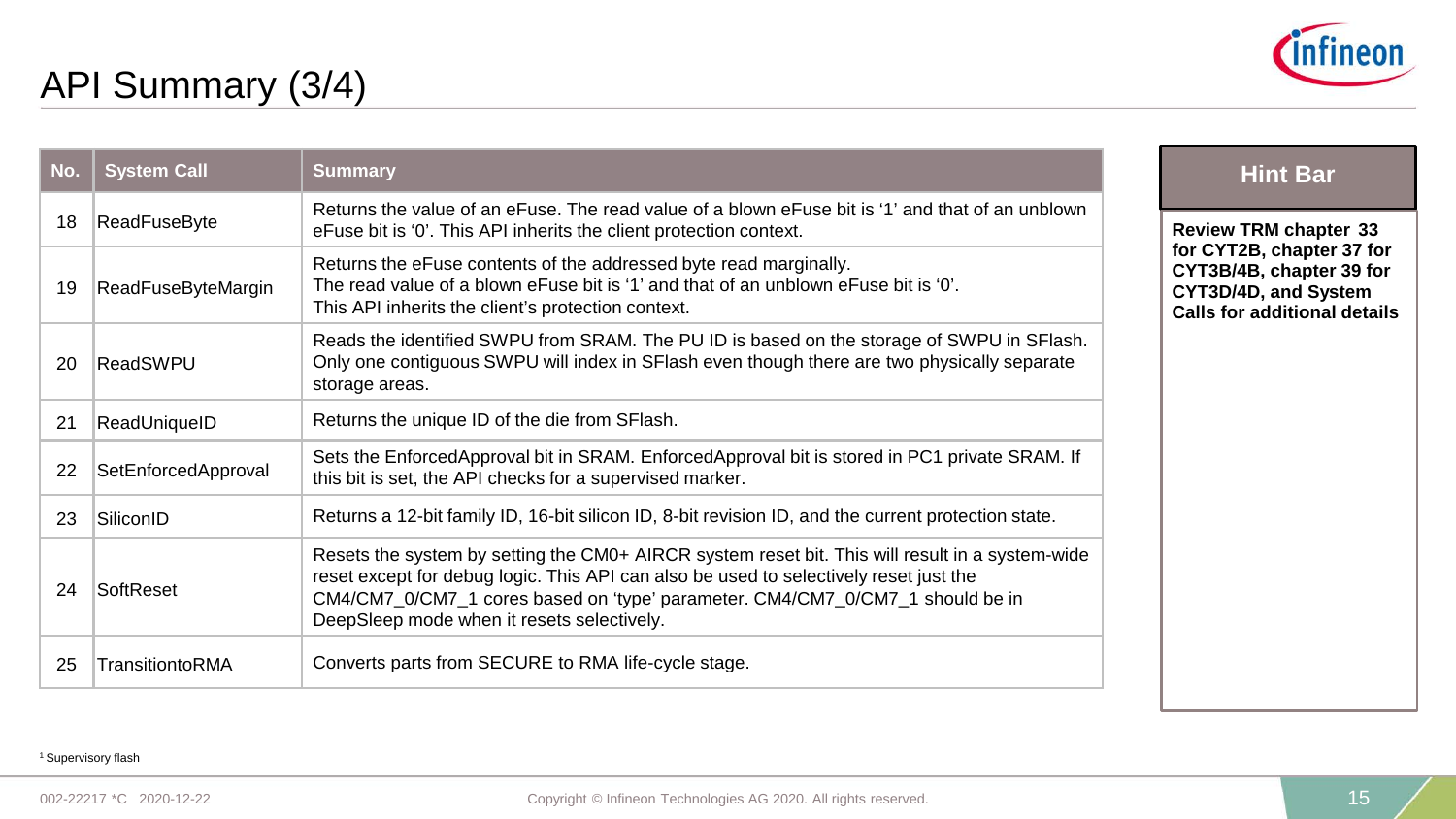

### API Summary (4/4)

| No. | <b>System Call</b> | <b>Summary</b>                                                                                                                                                                                                                                                                        | <b>Hint Bar</b>                                                                       |
|-----|--------------------|---------------------------------------------------------------------------------------------------------------------------------------------------------------------------------------------------------------------------------------------------------------------------------------|---------------------------------------------------------------------------------------|
| 26  | TransitiontoSecure | Validates the FACTORY HASH and programs SECURE HASH, secure access restrictions,<br>and dead access restrictions into eFuse.<br>Programs secure or secure with debug fuse to transition to SECURE or SECURE with DEBUG<br>life-cycle stage. Only allowed in NORMAL_PROVISIONED stage. | <b>Review TRM chapter 33</b><br>for CYT2B, chapter 37 for<br>CYT3B/4B, chapter 39 for |
| 27  | ∣WriteRow          | Programs flash. User must provide data to be loaded and flash address to be programmed.<br>This API can be called only on SFlash <sup>1</sup> .<br>Performs pre-program, erase, and then programs the flash page with contents provided in<br>SRAM.                                   | CYT3D/4D, and System<br><b>Calls for additional details</b>                           |
| 28  | ∣WriteSWPU         | Updates the identified SWPU in SRAM if the client has appropriate access. The PU ID is based<br>on the storage of SWPU in SFlash. Only one contiguous SWPU indexes in SFlash even<br>though there are two physically separate storages.                                               |                                                                                       |
| 29  | DebugPowerUpDown   | Used for handling the power transitions of CM7_0/1 power domains to properly<br>connect/disconnect debug probe to/from the device.                                                                                                                                                    |                                                                                       |
| 30  | LoadRegulatorTrims | Used to adapt the output voltage for internal regulators during handover.                                                                                                                                                                                                             |                                                                                       |
| -31 | OpenRMA            | Enables full access to the device in the RMA life-cycle stage upon successful execution                                                                                                                                                                                               |                                                                                       |

#### <sup>1</sup> Supervisory flash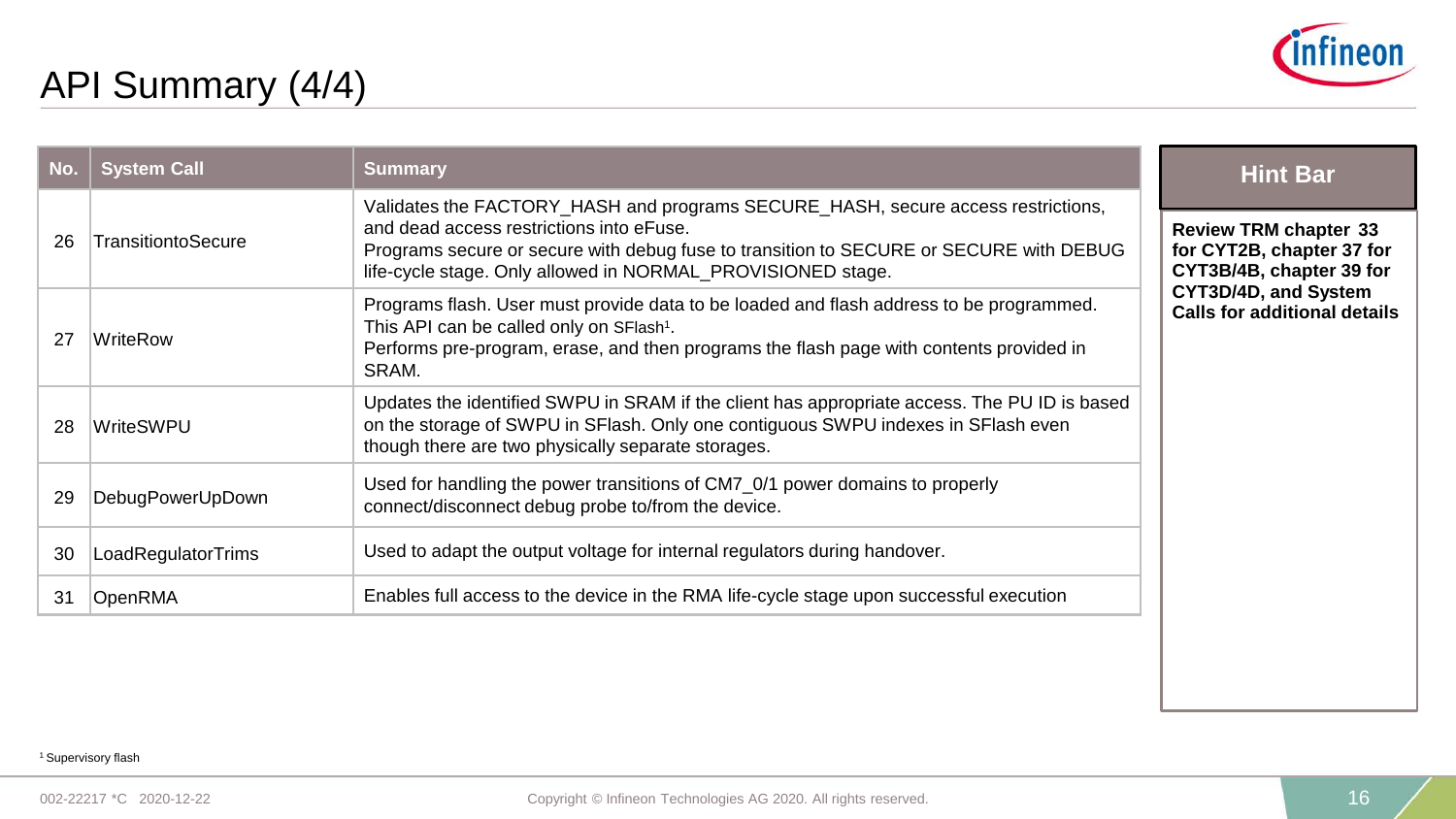

### Example of Flash Memory Operation with API (1/2)

| Use Case<br>$\lambda$<br>Flash erase by CM4/CM7 master using the Erase All API<br>Master (CM4/7) Setting Parameters of Erase All API | <b>Hint Bar</b><br><b>Review TRM chapter 33</b><br>for CYT2B, chapter 37 for<br>CYT3B/4B, chapter 39 for<br>CYT3D/4D, System Calls,<br>and System Call Status for<br>additional details |                                                                                         |                                                 |  |  |
|--------------------------------------------------------------------------------------------------------------------------------------|-----------------------------------------------------------------------------------------------------------------------------------------------------------------------------------------|-----------------------------------------------------------------------------------------|-------------------------------------------------|--|--|
| <b>Address</b>                                                                                                                       | <b>Value to be Written</b>                                                                                                                                                              | <b>Description</b>                                                                      | <b>Refer to the Inter-</b>                      |  |  |
| <b>IPC_DATA0 Register</b>                                                                                                            |                                                                                                                                                                                         |                                                                                         | processor Communication<br>training section for |  |  |
| Bits [31:0]                                                                                                                          | SRAM_SCRATCH_ADDR                                                                                                                                                                       | SRAM address where the API parameters are stored. This must be a 32-bit aligned address | additional IPC details                          |  |  |
|                                                                                                                                      | SRAM_SCRATCH_ADDR                                                                                                                                                                       |                                                                                         |                                                 |  |  |
| Bits [31:24]                                                                                                                         | 0x0A                                                                                                                                                                                    | Erase All opcode                                                                        |                                                 |  |  |
| Bits [23:0]                                                                                                                          | <b>OxXXXXXX</b>                                                                                                                                                                         | Not used                                                                                |                                                 |  |  |
|                                                                                                                                      | Return of API Execution Result from CM0+                                                                                                                                                |                                                                                         |                                                 |  |  |
| <b>Address</b>                                                                                                                       | <b>Value to be Written</b>                                                                                                                                                              | <b>Description</b>                                                                      |                                                 |  |  |
|                                                                                                                                      | SRAM_SCRATCH_ADDR                                                                                                                                                                       |                                                                                         |                                                 |  |  |
| Bits [31:28]                                                                                                                         | $0xA = SUCCESS$<br>$0xF = ERROR$                                                                                                                                                        |                                                                                         |                                                 |  |  |
| Bits [27:0]                                                                                                                          | <b>Error Code</b>                                                                                                                                                                       | A failure status is indicated by 0xF00000XX                                             |                                                 |  |  |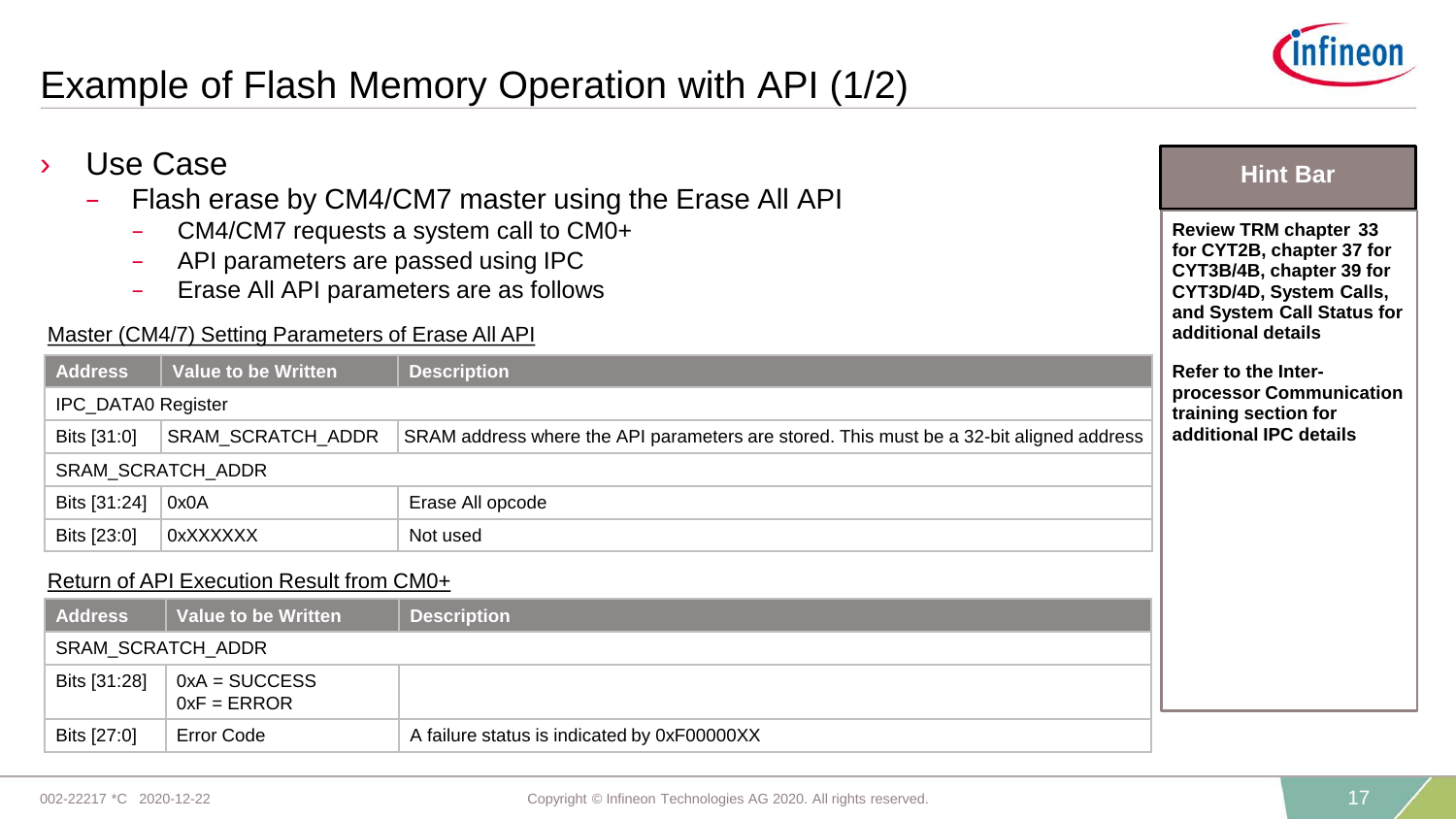### API Operation (1/3)



- Steps to activate Erase All API flow
	- SRAM\_SCRATCH\_ADDR =  $0x080100001$
	- Erase All opcode =  $0x0A000000$
	- 1. Acquire a lock
	- 2. Write the opcode of Erase All to SRAM\_SCRATCH\_ADDR
	- 3. Write SRAM\_SCRATCH\_ADDR to DATA0
	- 4. Generate notification event by writing to the IPC\_NOTIFY register
	- 5. Wait to be released by the IPC by polling the IPC\_RELEASE register or RELEASE event



1 SRAM addresses for the CY2B7/B9 series.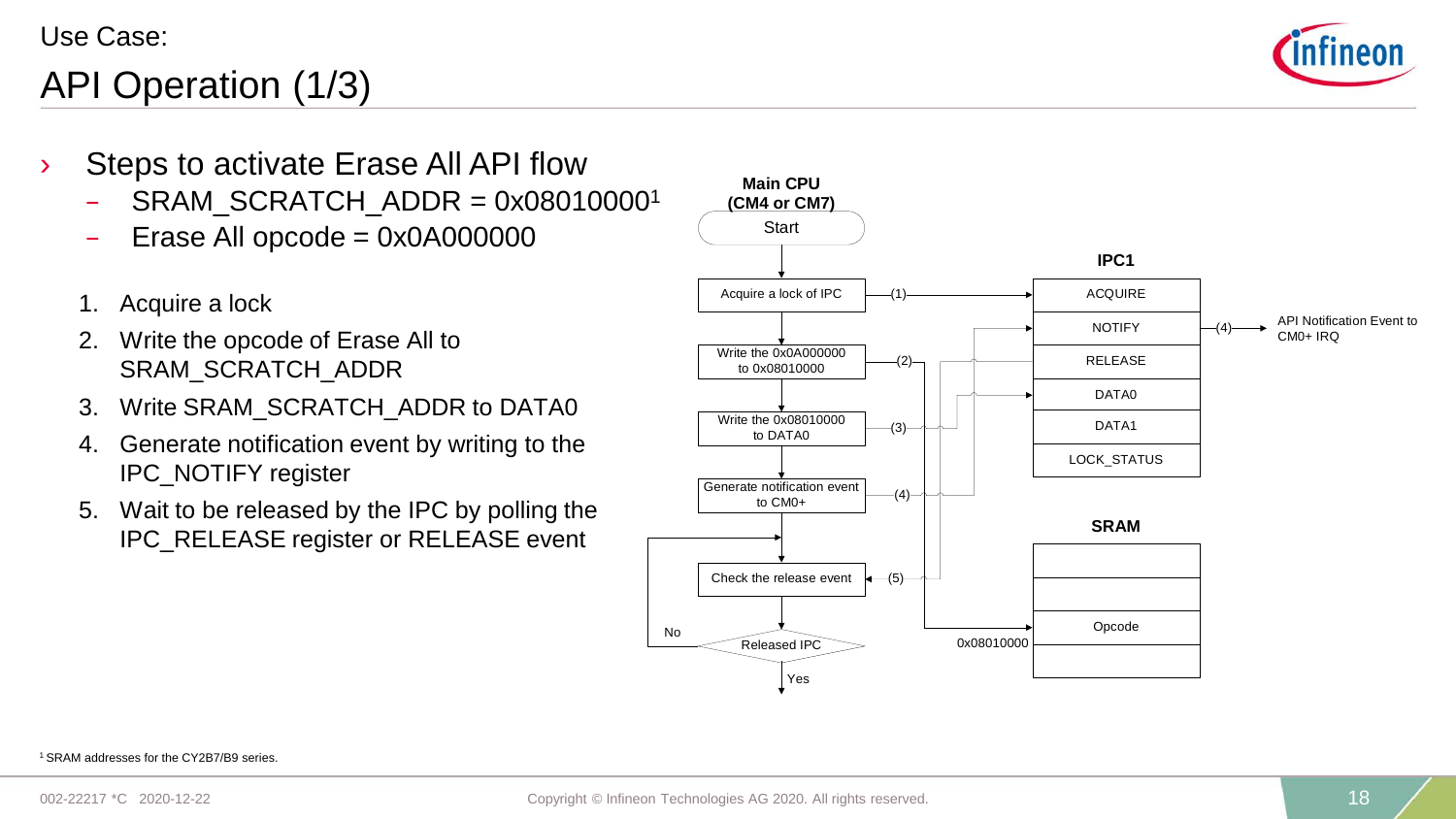### API Operation (2/3)



- Steps to execute API flow of Erase All API
	- Execution of API is performed by CM0+
	- SRAM\_SCRATCH\_ADDR area is used as Status code after reading opcode
	- 1. Detect API notification event
	- 2. Read SRAM\_SCRACH\_ADDR (0x080100001) from DATA0
	- 3. Read the opcode (0x0A000000) from SRAM\_SCRATCH\_ADDR (0x08010000)
	- 4. If opcode is unknown, write the failure code to SRAM\_SCRATCH\_ADDR (0x08010000)
	- 5. Write the progress code to SRAM\_SCRATCH\_ADDR (0x08010000)
	- 6. Execute Erase All
	- 7. If the result is fail, write the failure code to SRAM\_SCRATCH\_ADDR (0x08010000)
	- 8. Write the success code to SRAM\_SCRATCH\_ADDR (0x08010000)
	- 9. Generate a release event by writing to the IPC\_RELEASE register



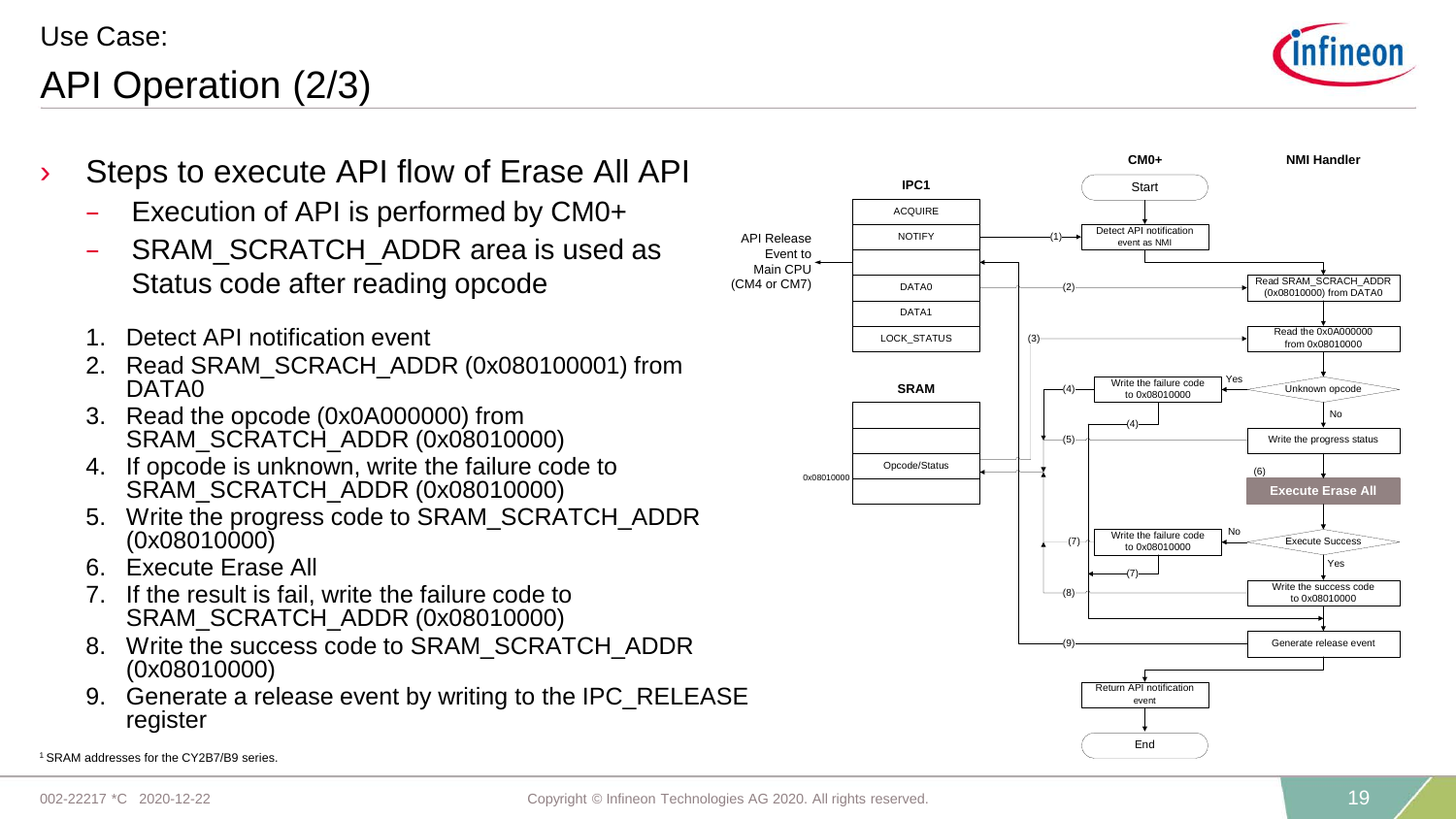### API Operation (3/3)



- Closed API flow of Frase All-API
- $\rightarrow$  SRAM SCRATCH ADDR = 0x080100001
	- $-$  Erase All opcode = 0x0A000000
	- SRAM\_SCRATCH\_ADDR area is stored in Status code
	- 1. Detect API release event
	- 2. Read the Status from DATA0
	- 3. If the status code is failure, transfer to Fail operation and end API
	- 4. If the status code is success, the API ends normally
- Release event can also be reported as an interrupt

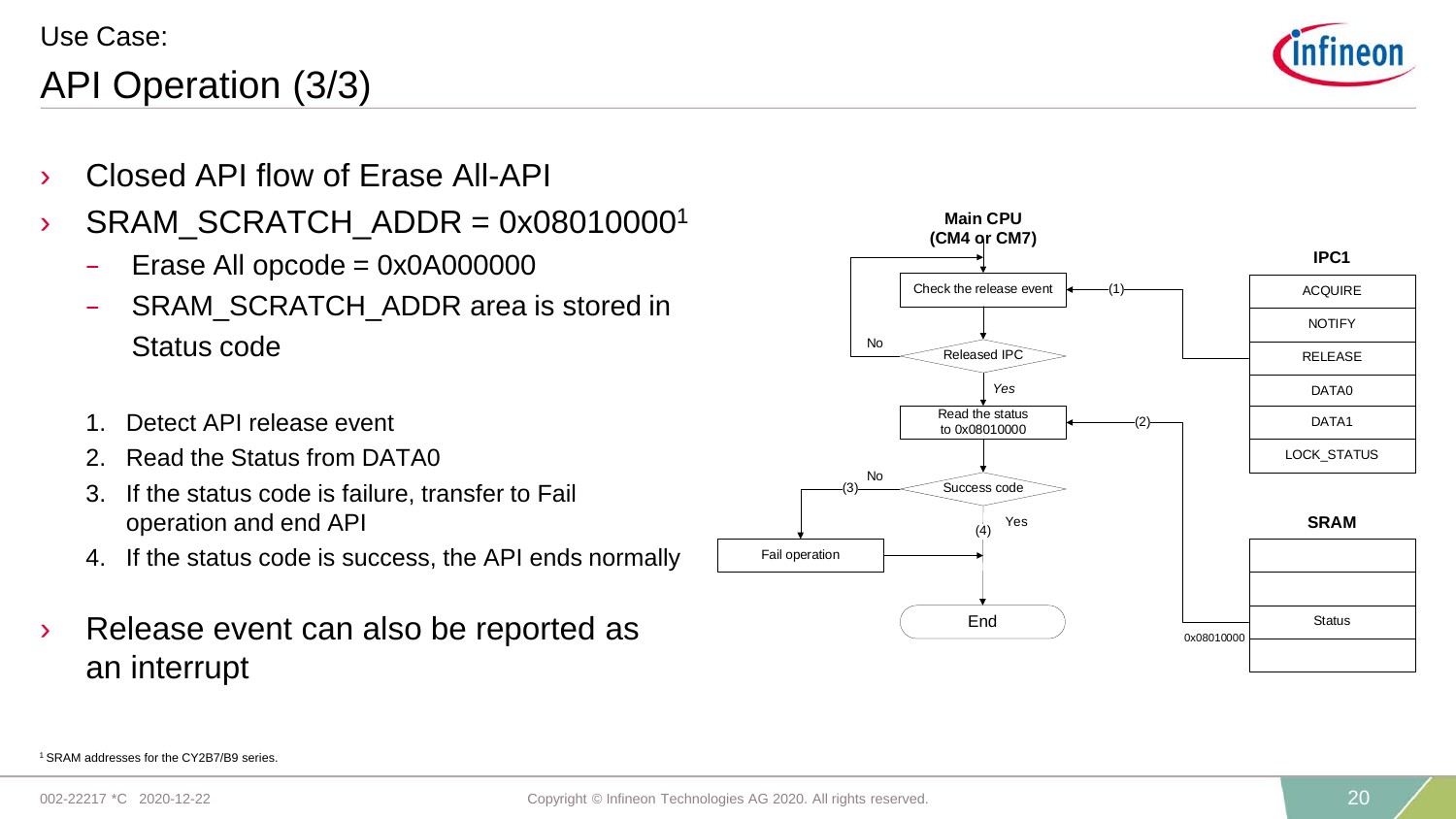

### Example of Flash Memory Operation with API (2/2)

Bits [27:0] Error Code A failure status is indicated by 0xF00000XX

| Use Case<br>Program operation by CM4/CM7 using the Program Row API<br>The example shows write operation with 64-bit test data (0x55AA55AA x 2) into code<br>-<br>flash | <b>Hint Bar</b><br><b>Review TRM chapter 33</b><br>for CYT2B, chapter 37 for<br>CYT3B/4B, chapter 39 for<br>CYT3D/4D, System Calls,<br>and System Call Status for<br>additional details<br><b>Refer to the Inter-</b> |                    |                                                                                         |                                                 |  |
|------------------------------------------------------------------------------------------------------------------------------------------------------------------------|-----------------------------------------------------------------------------------------------------------------------------------------------------------------------------------------------------------------------|--------------------|-----------------------------------------------------------------------------------------|-------------------------------------------------|--|
| <b>Address</b>                                                                                                                                                         | Master (CM4/CM7) Setting Parameters of Program Row API<br><b>Value to be Written</b>                                                                                                                                  | <b>Description</b> |                                                                                         | processor Communication<br>training section for |  |
| IPC_DATA0 Register                                                                                                                                                     |                                                                                                                                                                                                                       |                    |                                                                                         | additional IPC details                          |  |
| Bits [31:0]                                                                                                                                                            | <b>SRAM SCRATCH ADDR</b>                                                                                                                                                                                              |                    | SRAM address where the API parameters are stored. This must be a 32-bit aligned address |                                                 |  |
|                                                                                                                                                                        | SRAM_SCRATCH_ADDR                                                                                                                                                                                                     |                    |                                                                                         |                                                 |  |
| Bits [31:24]                                                                                                                                                           | 0x06                                                                                                                                                                                                                  |                    | Program Row opcode                                                                      |                                                 |  |
| Bits [7:0]                                                                                                                                                             | 0xXXXXXX                                                                                                                                                                                                              | Not used           |                                                                                         |                                                 |  |
|                                                                                                                                                                        | Return of API Execution Result from CM0+                                                                                                                                                                              |                    |                                                                                         |                                                 |  |
| <b>Address</b>                                                                                                                                                         | <b>Value to be Written</b>                                                                                                                                                                                            |                    | <b>Description</b>                                                                      |                                                 |  |
| SRAM_SCRATCH_ADDR                                                                                                                                                      |                                                                                                                                                                                                                       |                    |                                                                                         |                                                 |  |
| Bits [31:28]                                                                                                                                                           | 0xA = SUCCESS/Program command<br>ongoing in background $0xF = ERROR$                                                                                                                                                  |                    |                                                                                         |                                                 |  |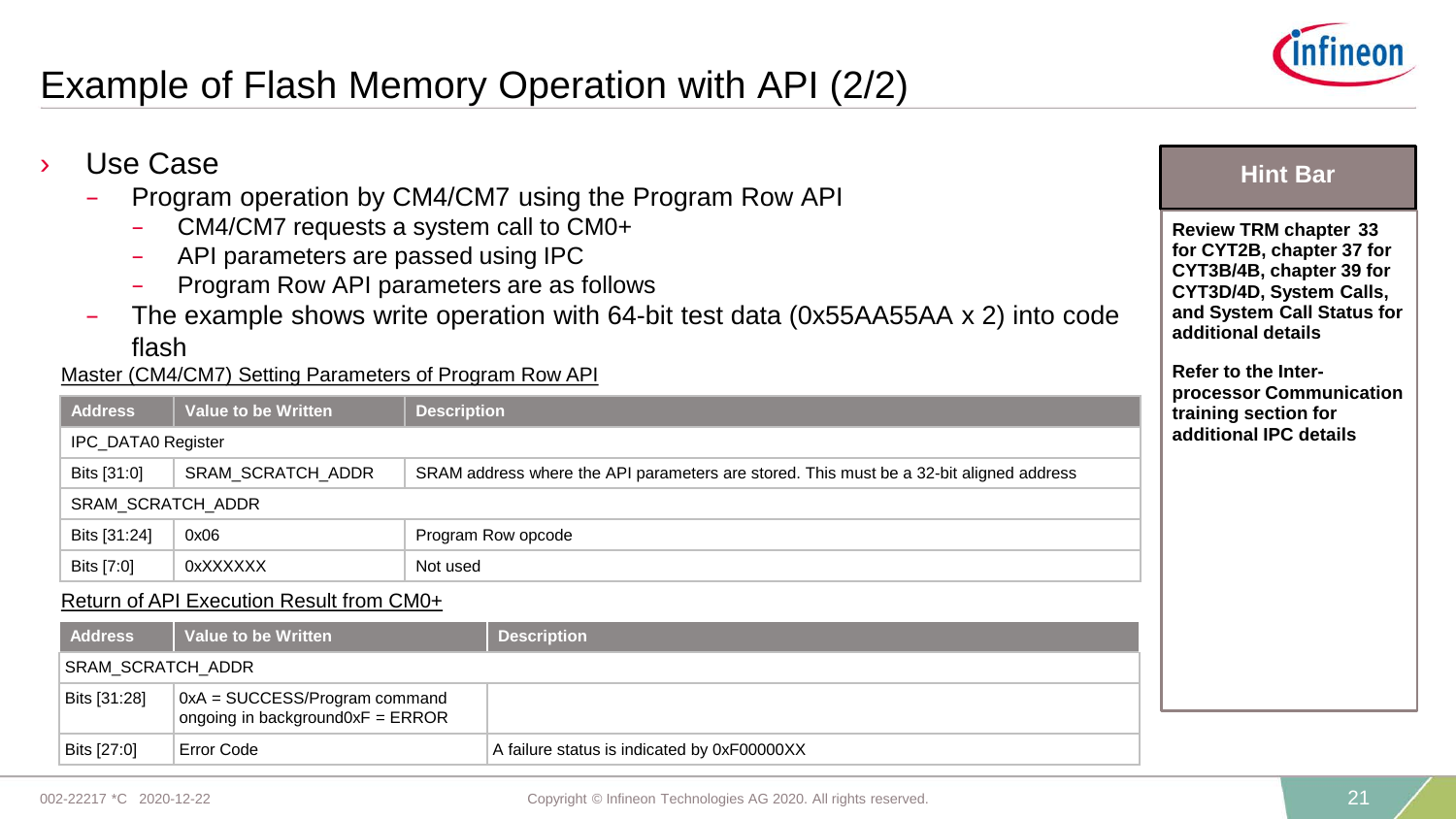

### API Operation (1/3)

- Steps to activate Program Row API flow
	- SRAM\_SCRATCH\_ADDR =  $0x080100001$
	- Program Row opcode =  $0x06000000$
	- 1. Acquire a lock
	- 2. Write the opcode of Program row/Data size/Flash address/SRAM\_SCRATCH\_DATA\_ADDR to SRAM\_SCRATCH\_ADDR Write the 32-bit data (0x55AA55AA) to data[0] Write the 32-bit data (0x55AA55AA) to data[1]
	- 3. Write SRAM\_SCRATCH\_ADDR to DATA0
	- 4. Generate notification event by writing to the IPC\_NOTIFY register
	- 5. Wait to be returned success status (0xA)



1 SRAM addresses for the CY2B7/B9 series.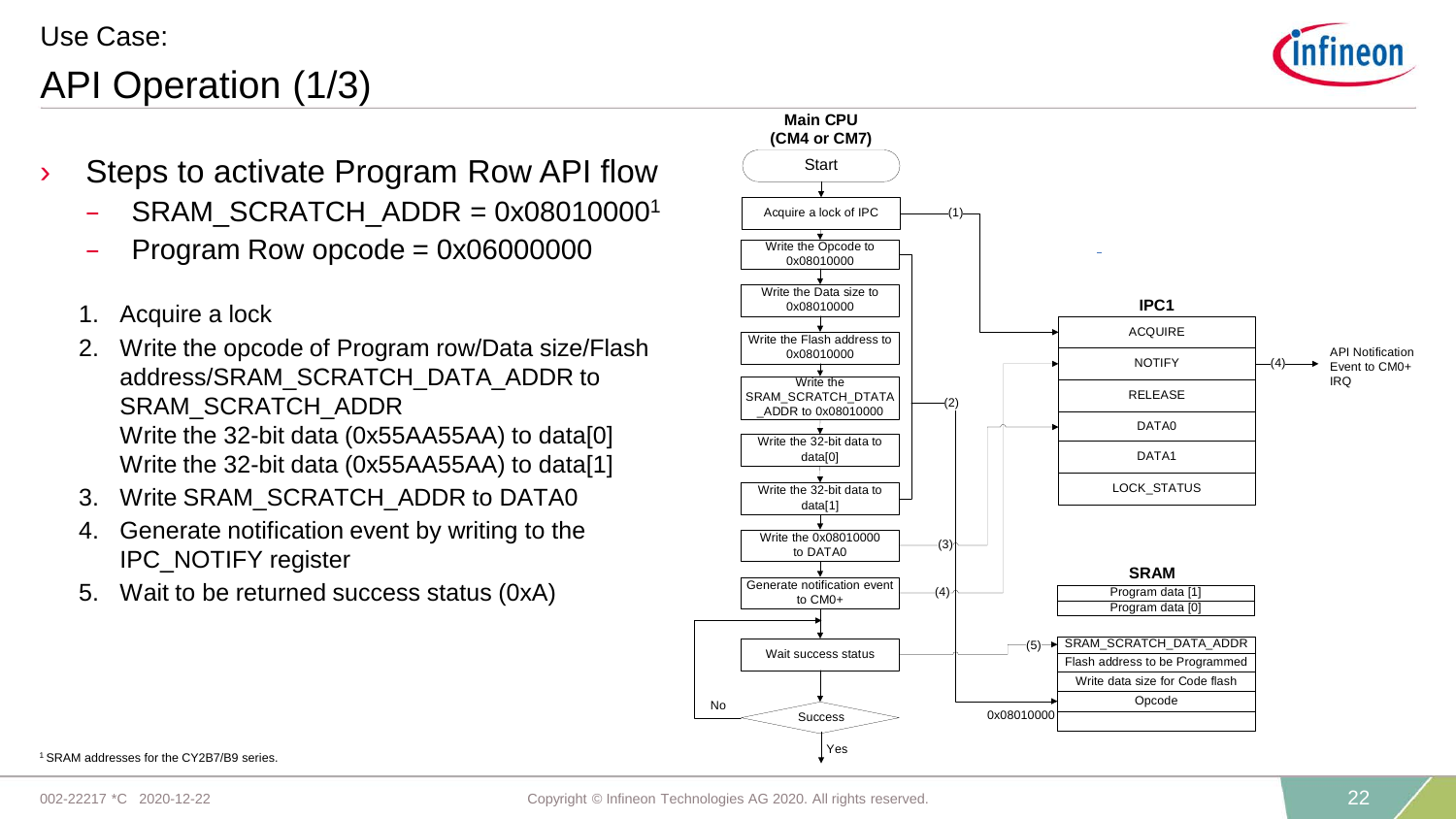

### API Operation (2/3)

- Steps to execute Program Row API flow
	- Execution of API is performed by CM0+
	- SRAM\_SCRATCH\_ADDR area is used as status code after reading opcode
	- 1. Detect API notification event
	- 2. Read the SRAM\_SCRACH\_ADDR (0x08010000<sup>1</sup>) from DATA0
	- 3. Read the opcode (0x06000000) from SRAM\_SCRATCH\_ADDR (0x08010000)
	- 4. If opcode is unknown, write the failure code to SRAM\_SCRATCH\_ADDR (0x08010000)
	- 5. Execute Program Row
	- 6. If the result is fail, write the failure code to SRAM\_SCRATCH\_ADDR (0x08010000)
	- 7. Write the success code to SRAM\_SCRATCH\_ADDR (0x08010000)
	- 8. Generate a release event by writing to the IPC\_RELEASE register



<sup>1</sup> SRAM addresses for the CY2B7/B9 series.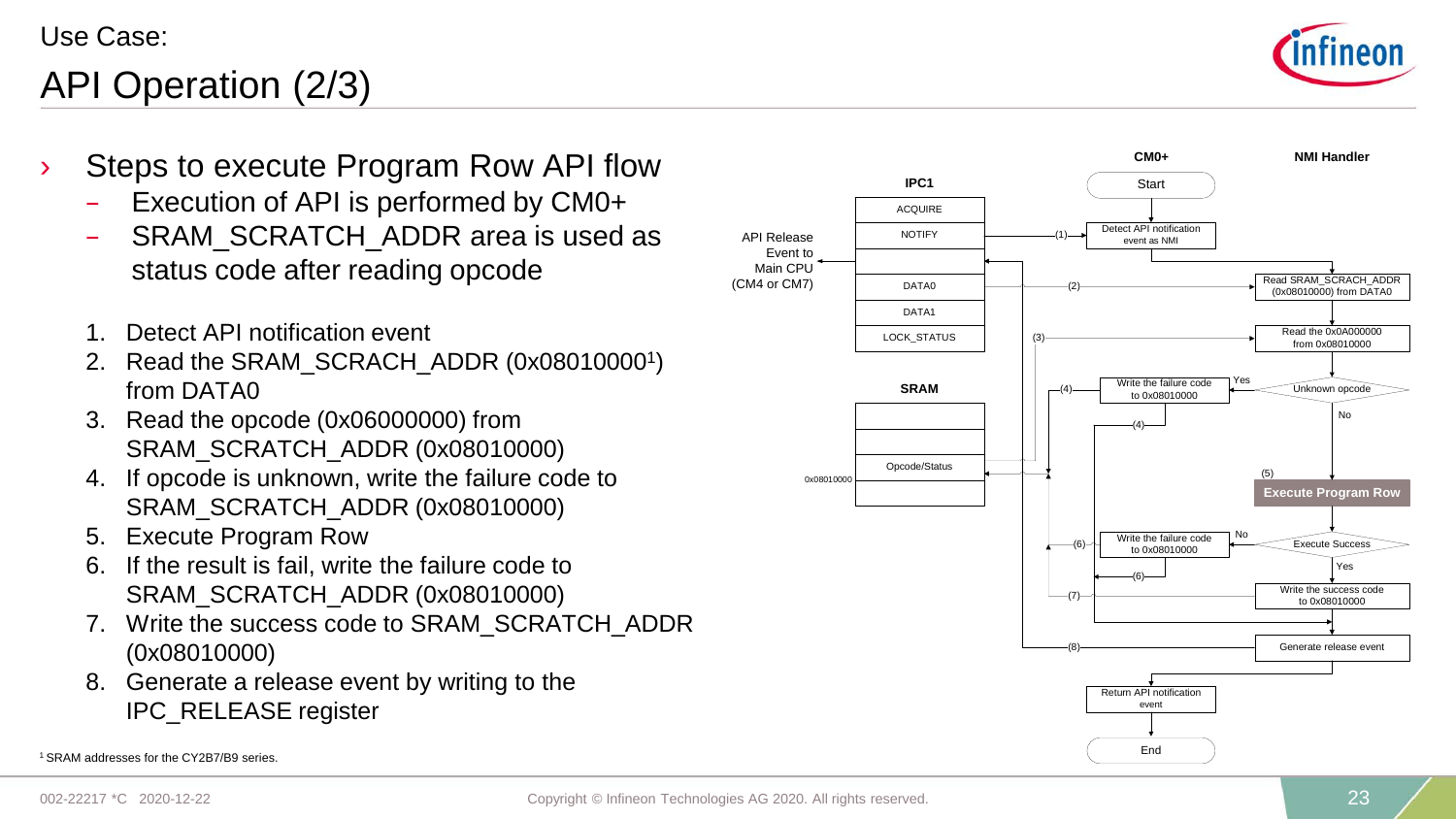### API Operation (3/3)

![](_page_23_Picture_2.jpeg)

- › Closed API flow of Program Row API
	- $SRAM$  SCRATCH ADDR = 0x08010000<sup>1</sup>
	- Program Row opcode =  $0x06000000$
	- SRAM\_SCRATCH\_ADDR area is stored in Status code
	- 1. Detect API release event
	- 2. If the status code is failure, transfer to Fail operation and end API
	- 3. If the status code is success, API ends normally
- Release event can also be reported as an interrupt

![](_page_23_Figure_11.jpeg)

1 SRAM addresses for the CY2B7/B9 series.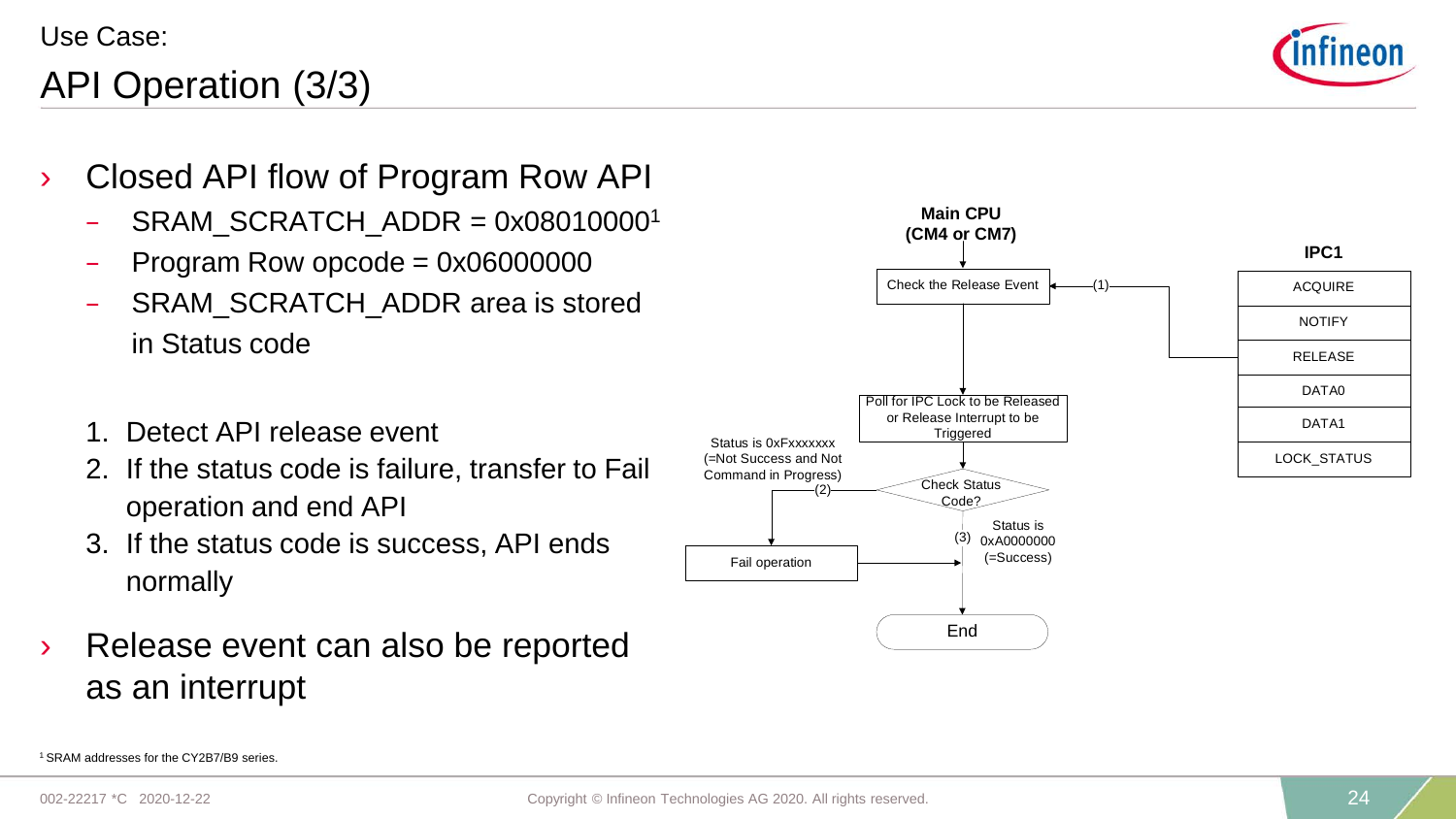![](_page_24_Picture_0.jpeg)

# Part of your life. Part of tomorrow.